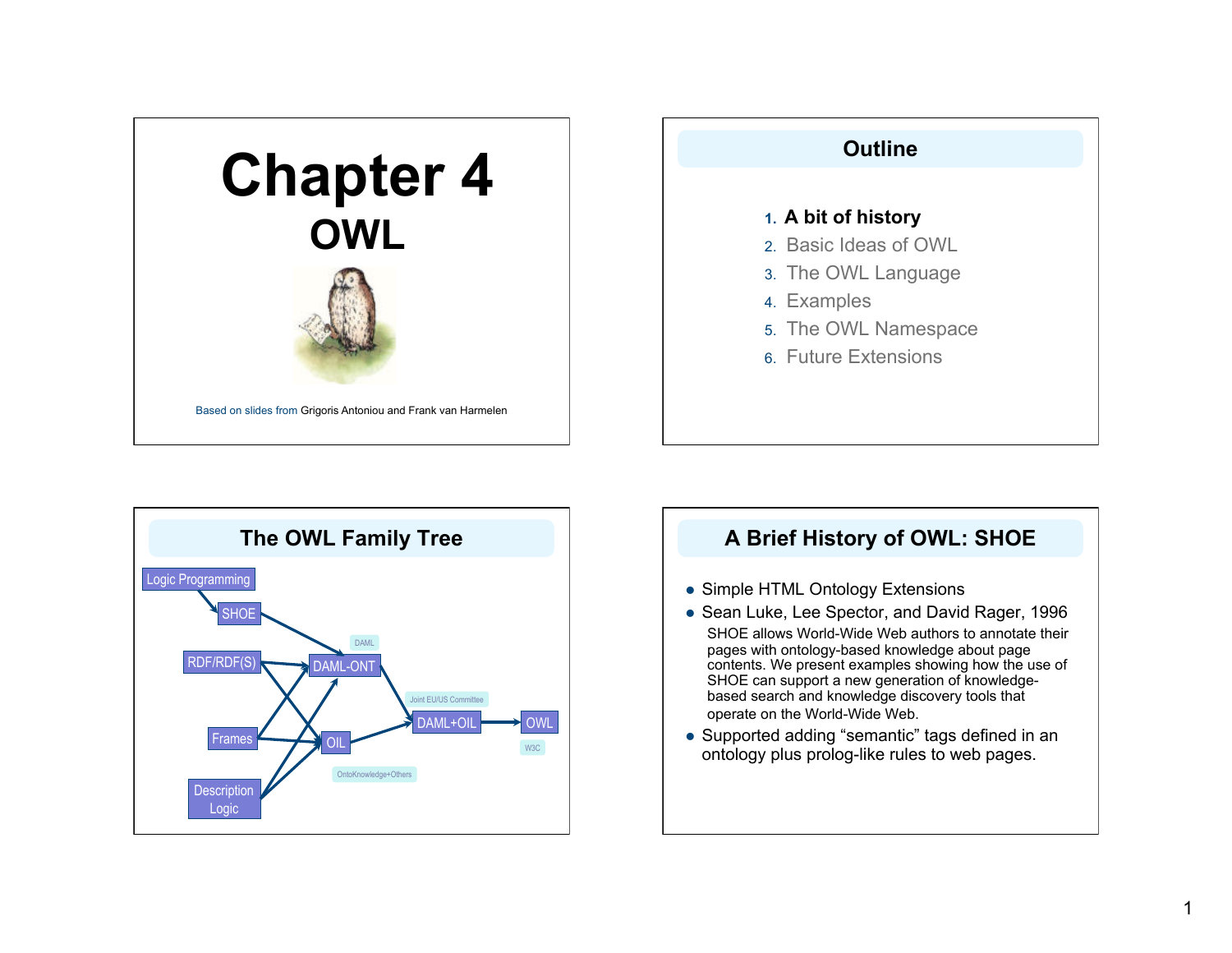# **A Brief History of OWL: SHOE**

<META HTTP-EQUIV="Instance-Key" CONTENT="http:// www.cs.umd.edu/~george"> <USE-ONTOLOGY "our-ontology" VERSION="1.0" PREFIX="our" URL="http://ont.org/our-ont.html">

…

<CATEGORY "our.Person"> <RELATION "our.firstName" TO="George"> <RELATION "our.lastName" TO="Cook"> <RELATION "our.marriedTo" TO="http://www.cs.umd.edu/~helena"> <RELATION "our.employee" FROM="http://www.cs.umd.edu">

# **A Brief History of OWL: OIL**

- Developed by group of (largely) European researchers (several from EU OntoKnowledge project)
- Based on frame-based language
- Strong emphasis on formal rigour.
- Semantics in terms of Description Logics
- RDFS based syntax



### **A Brief History of OWL: DAML-ONT**

- Developed by DARPA DAML Program.
	- Largely US based researchers
- Extended RDFS with constructors from OO and frame-based languages
- Rather weak semantic specification
	- Problems with machine interpretation
	- Problems with human interpretation



# **A Brief History of OWL: DAML+OIL**

- Merging of DAML-ONT and OIL
- Basically a DL with an RDFS-based syntax.
- Development was carried out by "Joint EU/US Committee on Agent Markup Languages"
- Extends ("DL subset" of) RDF
- Submitted to W3C as basis for standardisation
	- Web-Ontology (**WebOnt**) Working Group formed

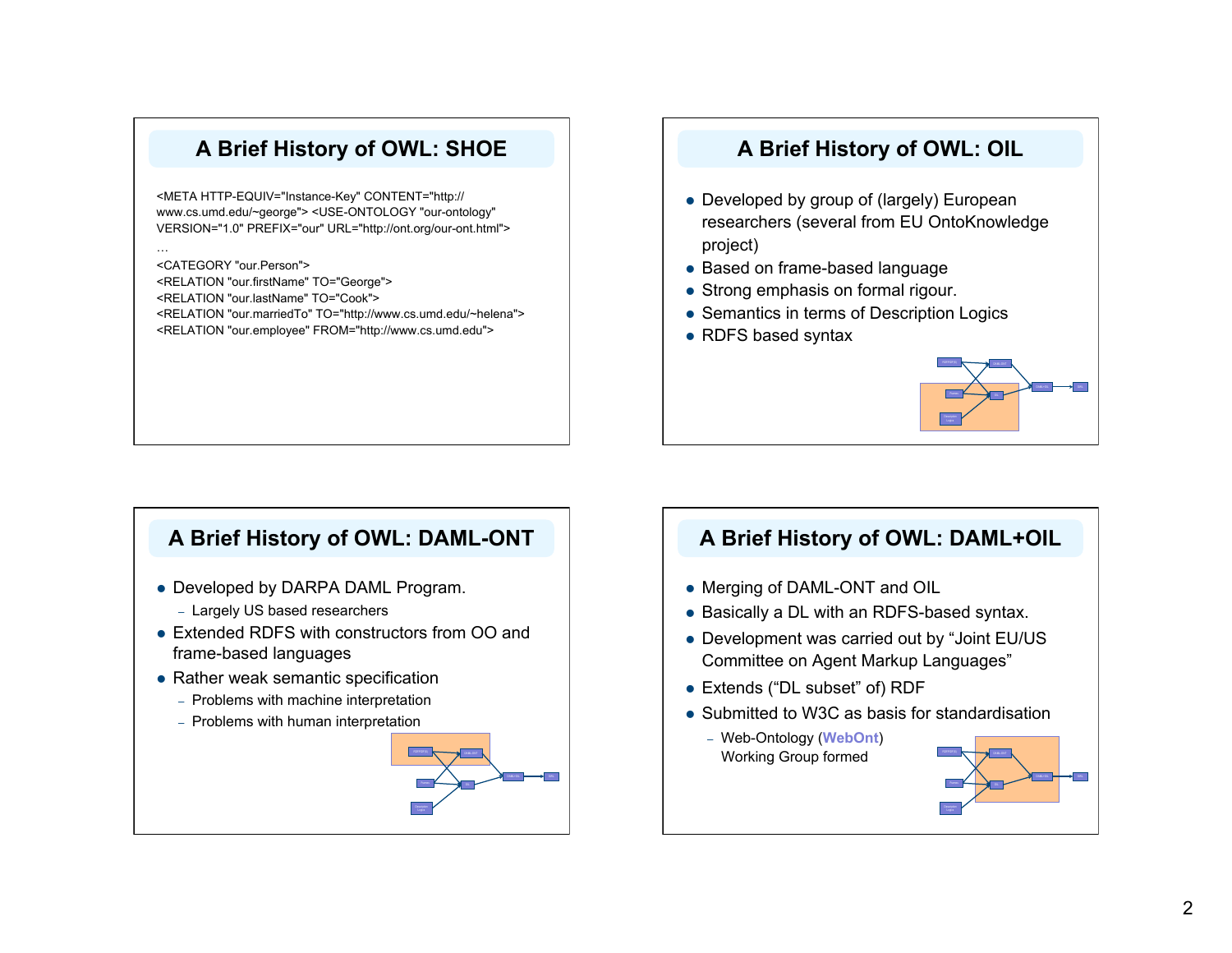



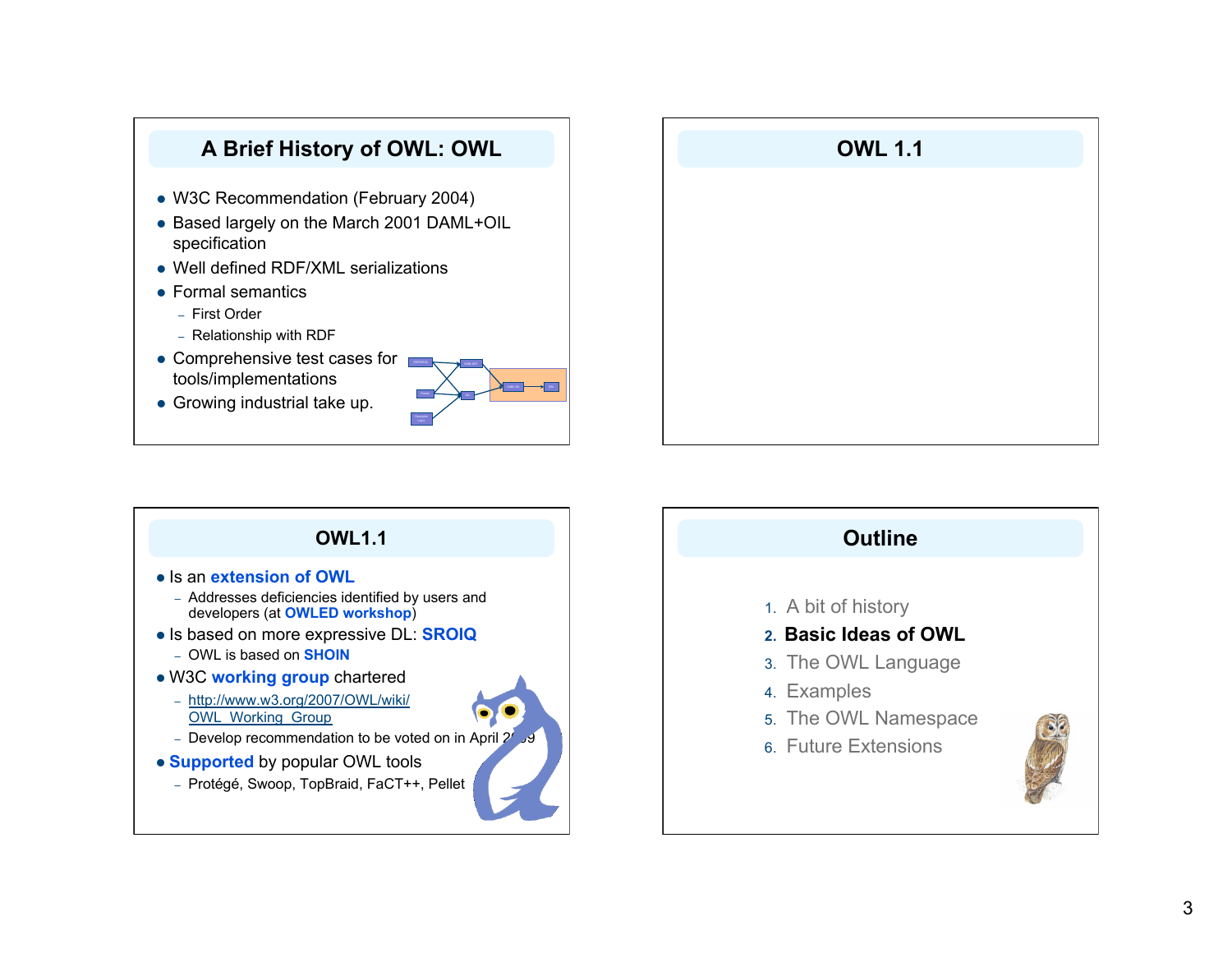### **Requirements for Ontology Languages**

- **Ontology languages allow users to write explicit, formal conceptualizations of domain models**
- The main requirements are:
	- a well-defined syntax
	- efficient reasoning support
	- a formal semantics
	- sufficient expressive power
	- convenience of expression

### **Kinds of Reasoning about Knowledge**

- **Class membership** 
	- If x is an instance of a class C, and C is a subclass of D, then we can infer that x is an instance of D
- **Equivalence of classes** 
	- If class A is equivalent to class B, and class B is equivalent to class C, then A is equivalent to C, too
- **Consistency**
	- X instance of classes A and B, but A and B are disjoint
	- This is an indication of an error in the ontology
- **Classification**
	- Certain property-value pairs are a sufficient condition for membership in a class A; if an individual x satisfies such conditions, we can conclude that x must be an instance of A

### **Expressive Power vs Efficient Reasoning**

- There is always a tradeoff between expressive power and efficient reasoning support
- The richer the language is, the more inefficient the reasoning support becomes
- Sometimes it crosses the *noncomputability* border
- We need a compromise:
	- A language supported by reasonably efficient reasoners
	- A language that can express large classes of ontologies and knowledge.

### **Uses for Reasoning**

### **Reasoning support is important for**

- checking the consistency of the ontology and the knowledge
- checking for unintended relationships between classes
- automatically classifying instances in classes

### **Checks like these are valuable for**

- designing large ontologies, where multiple authors are involved
- integrating and sharing ontologies from various sources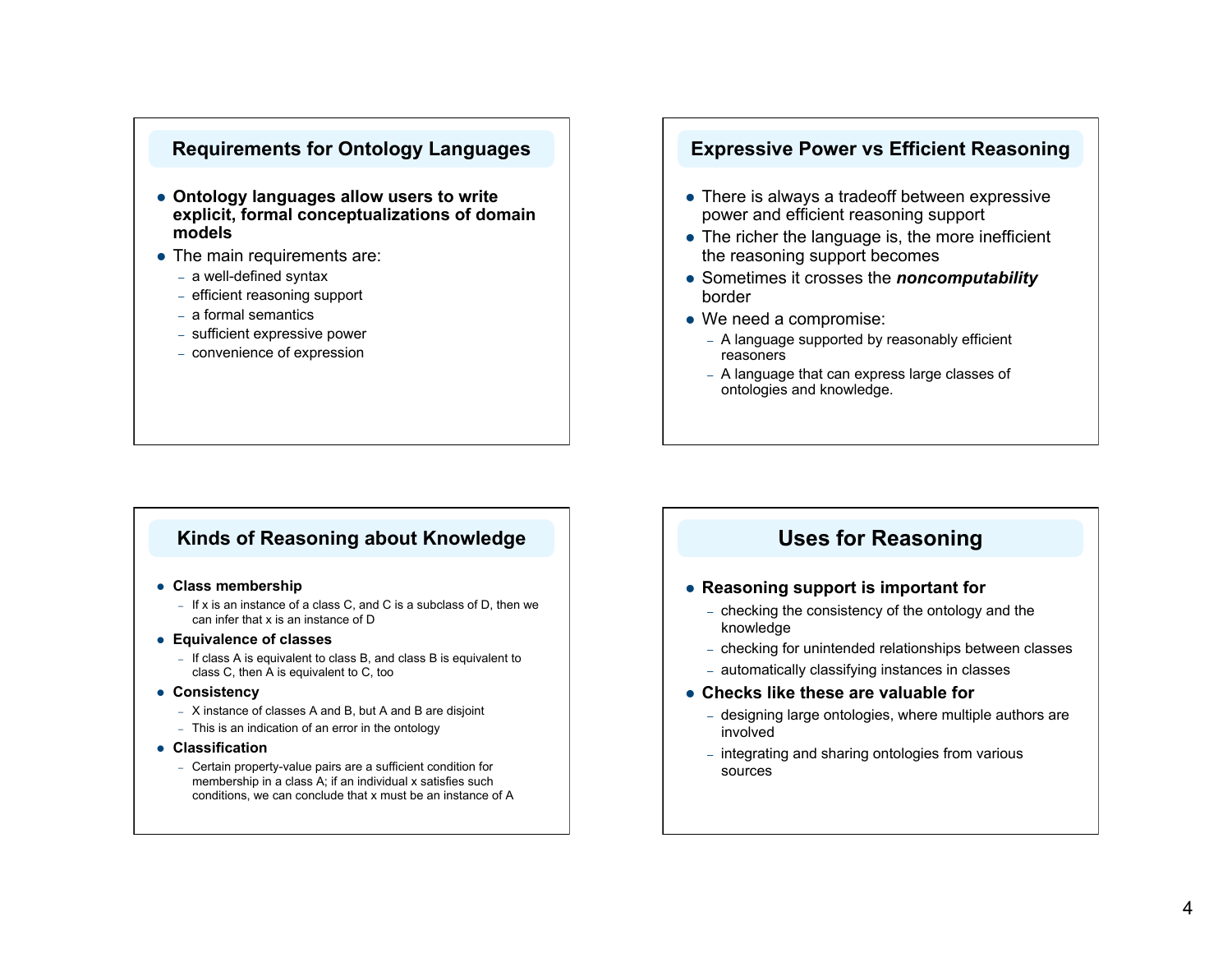# **Reasoning Support for OWL**

- Semantics is a prerequisite for reasoning support
- Formal semantics and reasoning support are usually provided by
	- mapping an ontology language to a known logical formalism
	- using automated reasoners that already exist for those formalisms
- OWL is (partially) mapped on a *description logic*, and makes use of reasoners such as FaCT, RACER and Pellet
- Description logics are a subset of predicate logic for which efficient reasoning support is possible

### **RDFS's Expressive Power Limitations**

### **Local scope of properties**

- **rdfs:range** defines the range of a property (e.g. eats) for all classes
- In RDF Schema we cannot declare range restrictions that apply to some classes only
- E.g. we cannot say that cows eat only plants, while other animals may eat meat, too

### **RDFS's Expressive Power Limitations**

### **Disjointness of classes**

– Sometimes we wish to say that classes are disjoint (e.g. **male** and **female**)

### **Boolean combinations of classes**

- Sometimes we wish to build new classes by combining other classes using union, intersection, and complement
- E.g. **person** is the disjoint union of the classes **male** and **female**

### **RDFS's Expressive Power Limitations**

### **Cardinality restrictions**

– E.g. a person has exactly two parents, a course is taught by at least one lecturer

### **Special characteristics of properties**

- Transitive property (like "greater than")
- Unique property (like "is mother of")
- A property is the inverse of another property (like "eats" and "is eaten by")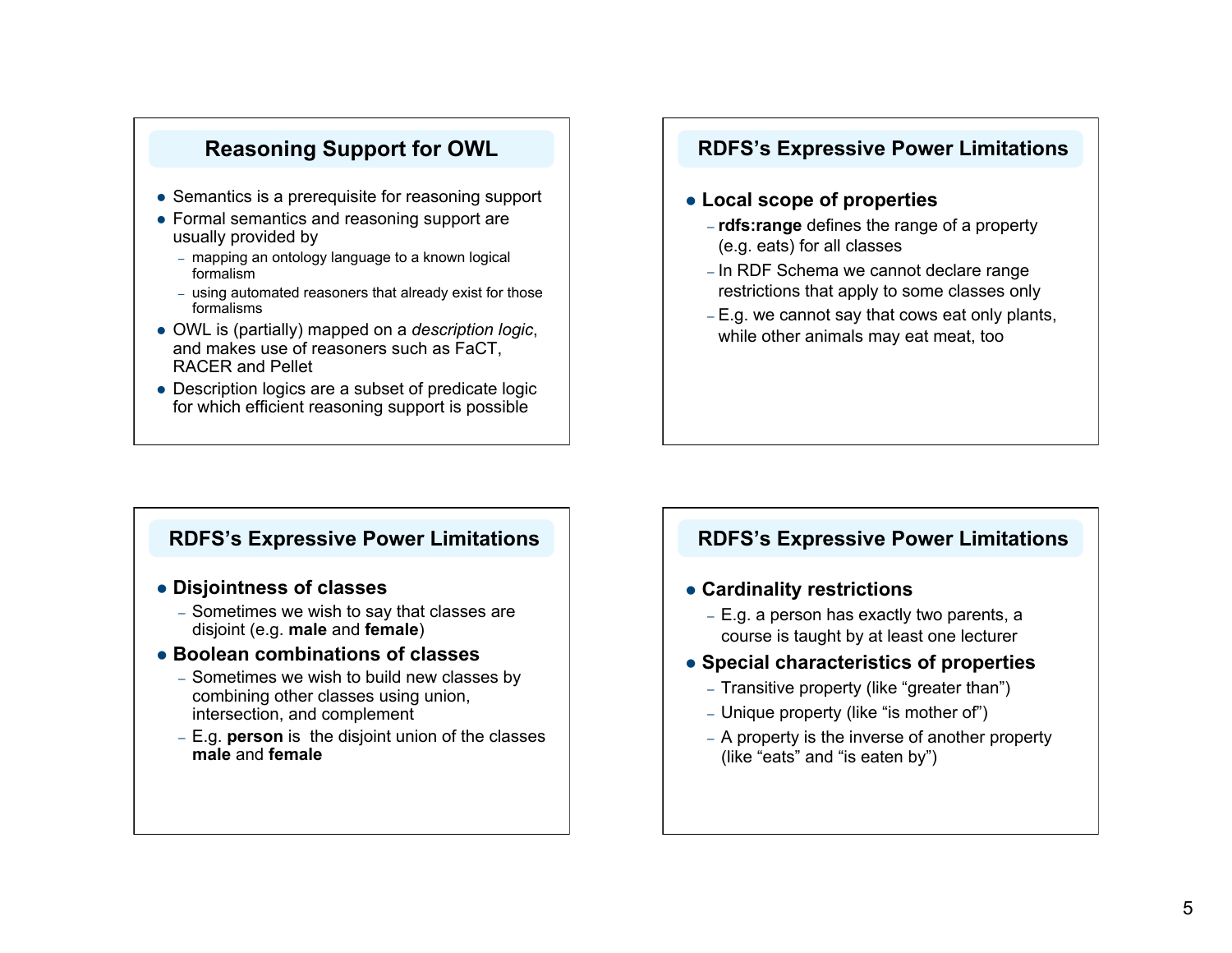## **Combining OWL with RDF Schema**

- Ideally, OWL would extend RDF Schema
	- Consistent with the layered architecture of the Semantic Web
- **But** simply extending RDF Schema would work against obtaining expressive power and efficient reasoning
	- Combining RDF Schema with logic leads to uncontrollable computational properties

### **Three Species of OWL**

- W3C'sWeb Ontology Working Group defined OWL as three different sublanguages:
	- OWL Full
	- OWL DL
	- OWL Lite
- Each sublanguage geared toward fulfilling different aspects of requirements

# **OWL Full**

- It uses all the OWL languages primitives
- $\bullet$  It allows the combination of these primitives in arbitrary ways with RDF and RDF Schema
- OWL Full is fully upward-compatible with RDF, both syntactically and semantically
- OWL Full is so powerful that it's undecidable
	- No complete (or efficient) reasoning support

### **Soundness and completeness**

- A sound reasoner only makes conclusions that logically follow from the input, i.e., all of it's conclusions are correct
	- We almost always require our reasoners to be sound
- A complete reasoner can make all of the conclusions that logically follow from the input
	- We can not guarantee complete reasoners for full FOL and many subsets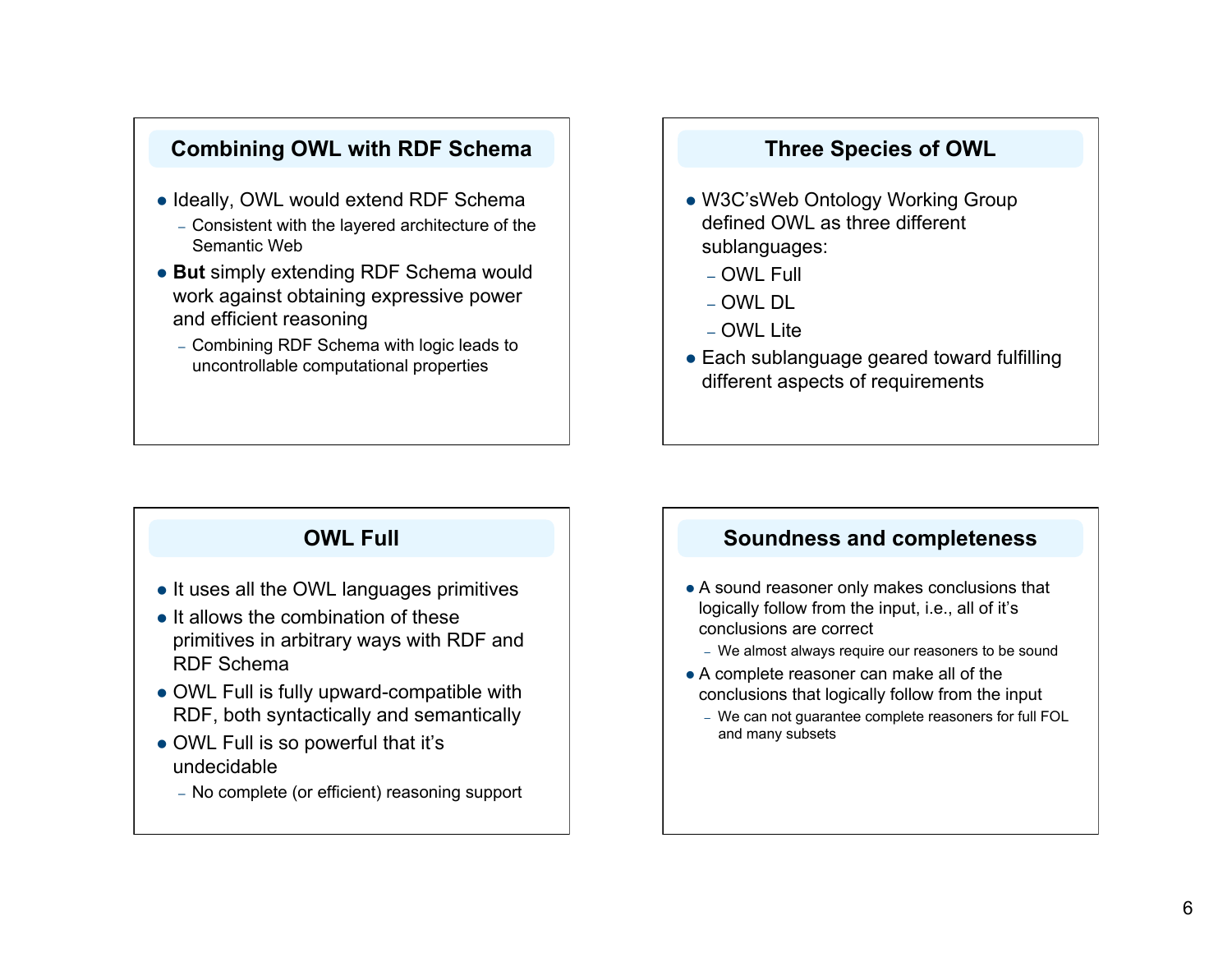### **OWL DL**

- OWL DL (Description Logic) is a sublanguage of OWL Full that restricts application of the constructors from OWL and RDF
	- Application of OWL's constructors' to each other is disallowed
	- Therefore it corresponds to a well studied description logic
- OWL DL permits efficient reasoning support
- **But** we lose full compatibility with RDF:
	- Not every RDF document is a legal OWL DL document.
	- Every legal OWL DL document is a legal RDF document.

### **OWL Lite**

- An even further restriction limits OWL DL to a subset of the language constructors
	- E.g., OWL Lite excludes enumerated classes, disjointness statements, and arbitrary cardinality.
- The advantage of this is a language that is easier to
	- grasp, for users
	- implement, for tool builders
- The disadvantage is restricted expressivity

### **Upward Compatibility for OWL Species**

- Every legal OWL Lite ontology is a legal OWL DL ontology
- Every legal OWL DL ontology is a legal OWL Full ontology
- Every valid OWL Lite conclusion is a valid OWL DL conclusion
- Every valid OWL DL conclusion is a valid OWL Full conclusion

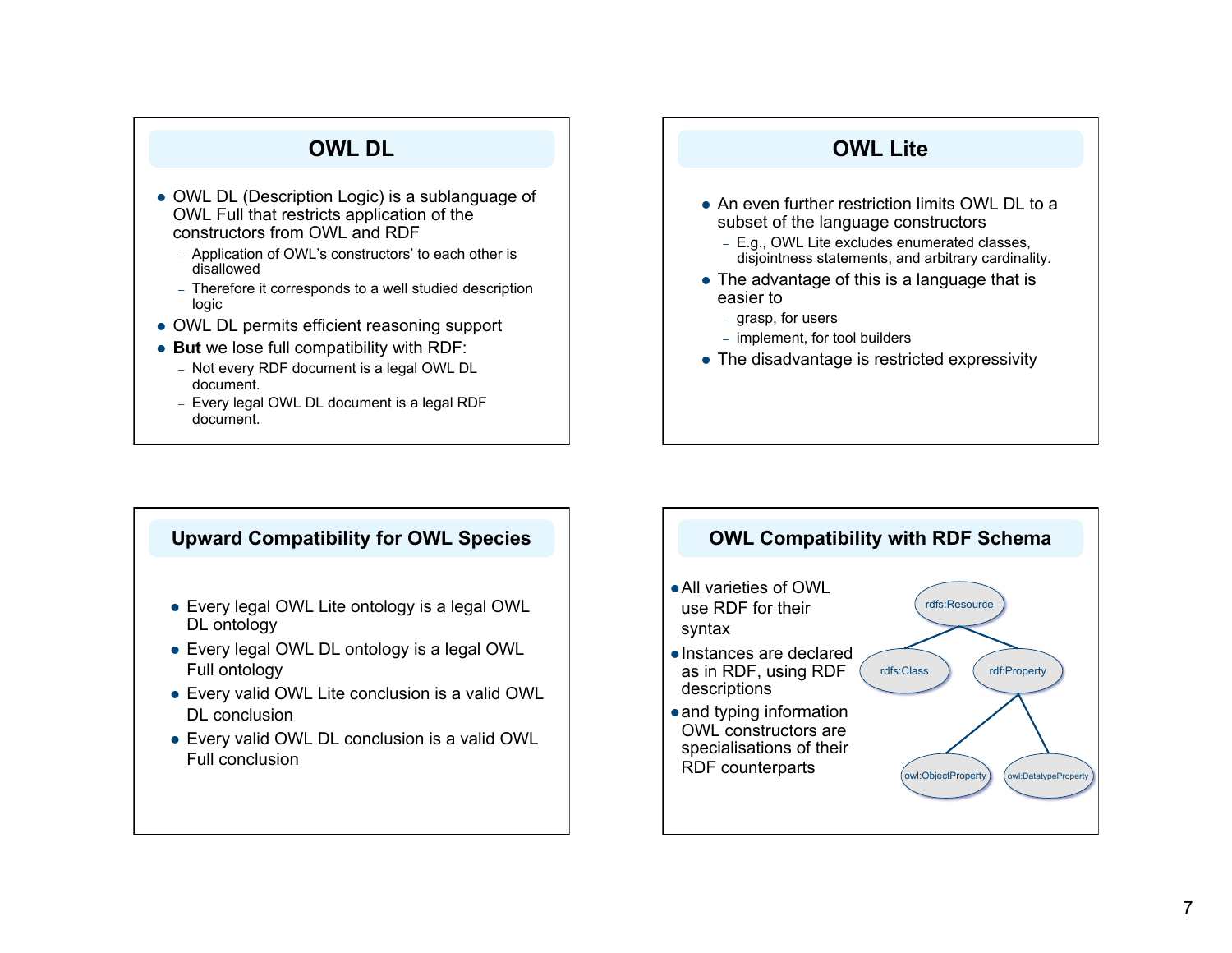### **OWL Compatibility with RDF Schema**

- Semantic Web design aims at **downward compatibility** with corresponding reuse of software across the various layers
- The advantage of full downward compatibility for OWL is only achieved for OWL Full, at the cost of computational intractability

### **Outline**

- 1. A bit of history
- 2. Basic Ideas of OWL
- **3. The OWL Language**
- 4. Examples
- 5. The OWL Namespace
- 6. Future Extensions



# **OWL Syntactic Varieties**

- OWL builds on RDF and uses RDF's XMLbased syntax
- Other syntactic forms for OWL have also been defined:
	- An alternative, more readable XML-based syntax
	- An abstract syntax, that is much more compact and readable than the XML languages
	- A graphic syntax based on the conventions of UML

### **OWL XML/RDF Syntax: Header**

### <rdf:RDF

xmlns:owl ="http://www.w3.org/2002/07/owl#" xmlns:rdf ="http://www.w3.org/1999/02/22-rdf-syntax-ns#" xmlns:rdfs="http://www.w3.org/2000/01/rdf-schema#" xmlns:xsd ="http://www.w3.org/2001/ XLMSchema#">

- OWL documents are RDF documents
- and start with a typical declaration of namespaces
- The W3C recommendation for owl has the namespace http://www.w3.org/2002/07/owl#"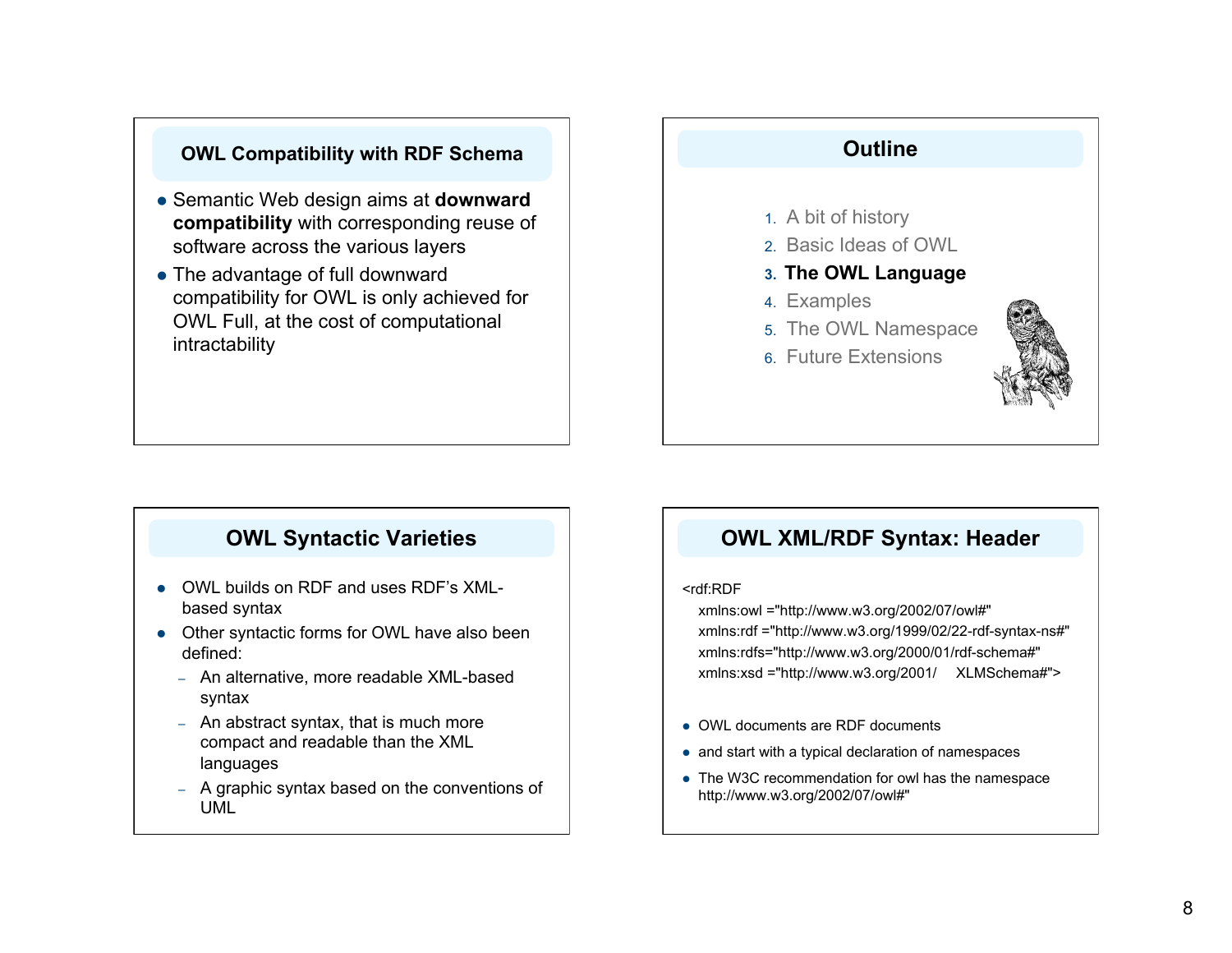# **owl:Ontology**

<owl:Ontology rdf:about="">

- <rdfs:comment>Example OWL ontology</rdfs:comment> <**owl:priorVersion** rdf:resource="http://www.
	- mydomain.org/uni-ns-old"/>
- <**owl:imports** rdf:resource="http://www.-mydomain.org/ persons"/>
- <rdfs:label>University Ontology</rdfs:label>
- </owl:Ontology>
- **owl:imports,** a transitive property, indicates that the document commits to all of the terms as defined in its target.
- **owl:priorVersion** points to an earlier version of this document

### **OWL Classes**

<**owl:Class** rdf:about="#associateProfessor"> <owl:disjointWith rdf:resource="#professor"/> <**owl:disjointWith**

rdf:resource="#assistantProfessor"/> </owl:Class>

- 
- Classes are defined using **owl:Class**
- **owl:Class** is a subclass of **rdfs:Class**
- Owl:Class is disjoint with datatypes
- Disjointness is defined using **owl:disjointWith**
- Two disjoint classes are can share no instances

# **Why Separate Classes & Datatypes?**

**Philosophical reasons:** 

- Datatypes structured by built-in predicates
- Not appropriate to form new datatypes using ontology language
- **Practical reasons:** 
	- Note: Java does this, distinguishing classes from primitive datatypes
	- Ontology language remains simple and compact
	- Semantic integrity of ontology language not compromised
	- Implementability not compromised can use hybrid reasoner
	- Only need sound and complete decision procedure for:
	- d<sup>1</sup><sub>1</sub> Å ... Å d<sup>1</sup><sub>n</sub>, where d is a (possibly negated) datatype

## **OWL Classes**

<owl:Class rdf:ID="faculty">

<**owl:equivalentClass** rdf:resource="#academicStaffMember"/> </owl:Class>

- **owl:equivalentClass** defines equivalence of classes
- **owl: Thing** is the most general class, which contains everything
- i.e., every owl class is rdf:subClassOf owl:Thing
- **owl:Nothing** is the empty class
- i.e., owl:NoThing is rdf:subClassOf every owl class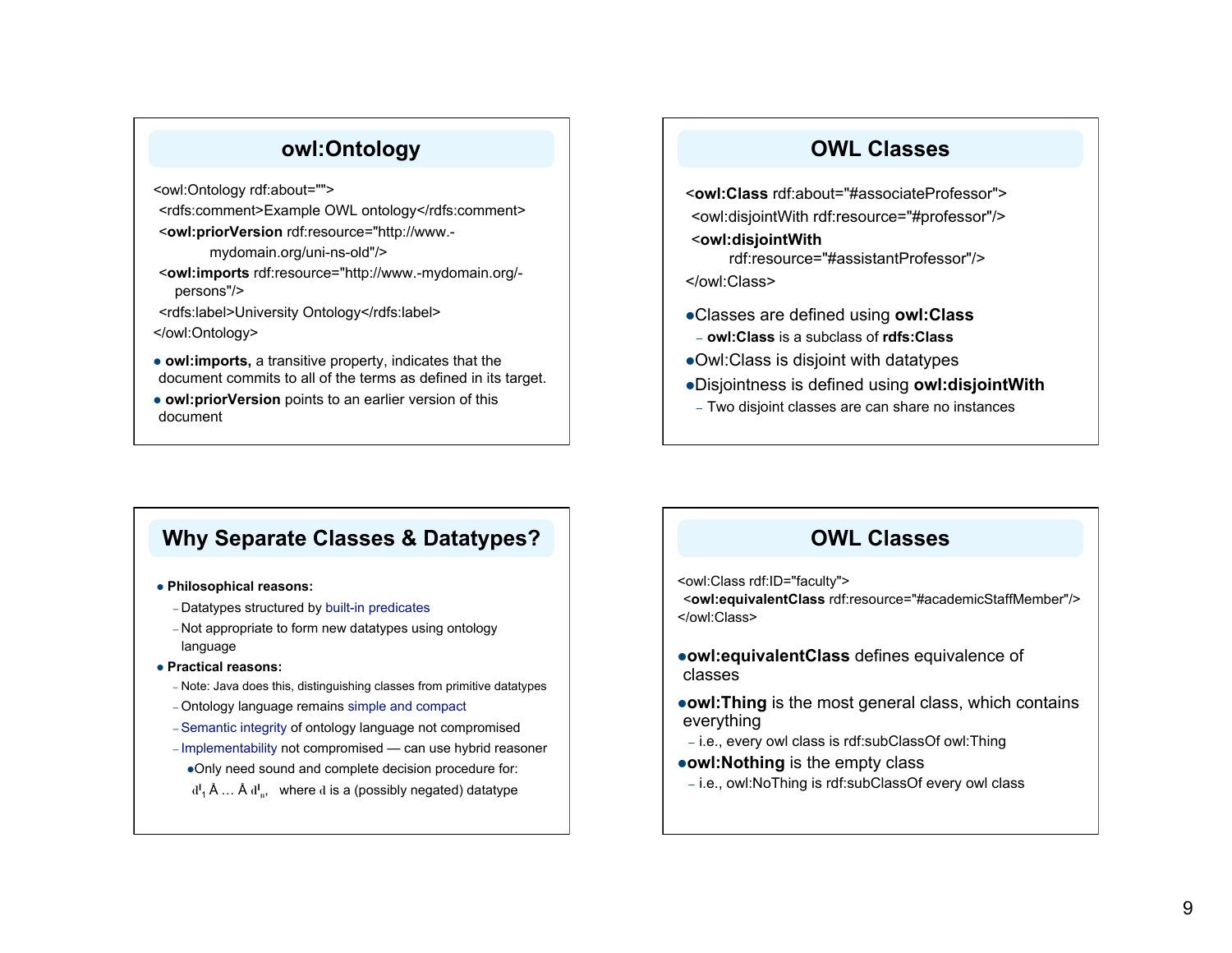# **OWL Properties**

- In OWL there are two kinds of properties
- **Object properties** relate objects to other objects
	- owl:DatatypeProperty
	- E.g. is-TaughtBy, supervises
- **Data type properties** relate objects to datatype values
	- owl:ObjectProperty
	- E.g. phone, title, age, etc.

# **Datatype Properties**

- OWL uses XML Schema data types, exploiting the layered architecture of the Semantic Web
- <**owl:DatatypeProperty** rdf:ID="age"> <rdfs:range rdf:resource= "http://www.w3.org/ 2001/XLMSchema#nonNegativeInteger"/> <rdfs:domain rdf:resource="foaf:Person"> </**owl:DatatypeProperty**>

# **OWL Object Properties**

Typically user-defined data types

<**owl:ObjectProperty** rdf:ID="isTaughtBy"> <owl:domain rdf:resource="#course"/> <owl:range rdf:resource= "#academicStaffMember"/> <rdfs:subPropertyOf rdf:resource="#involves"/> </**owl:ObjectProperty**>

### **Inverse Properties**

<owl:ObjectProperty rdf:ID="teaches"> <rdfs:range rdf:resource="#course"/> <rdfs:domain rdf:resource= "#academicStaffMember"/> <owl:inverseOf rdf:resource="#isTaughtBy"/> </owl:ObjectProperty>

A partial list of axioms: owl:inverseOf rdfs:domain owl:ObjectProperty; rdfs:range owl:ObjectProperty; a owl:SymmetricProperty. {?P @has owl:inverseOf ?Q. ?S ?P ?O} => {?O ?Q ?S}. {?P owl:inverseOf ?Q. ?P @has rdfs:domain ?C} => {?Q rdfs:range ?C}. {?A owl:inverseOf ?C. ?B owl:inverseOf ?C} => {?A rdfs:subPropertyOf ?B}.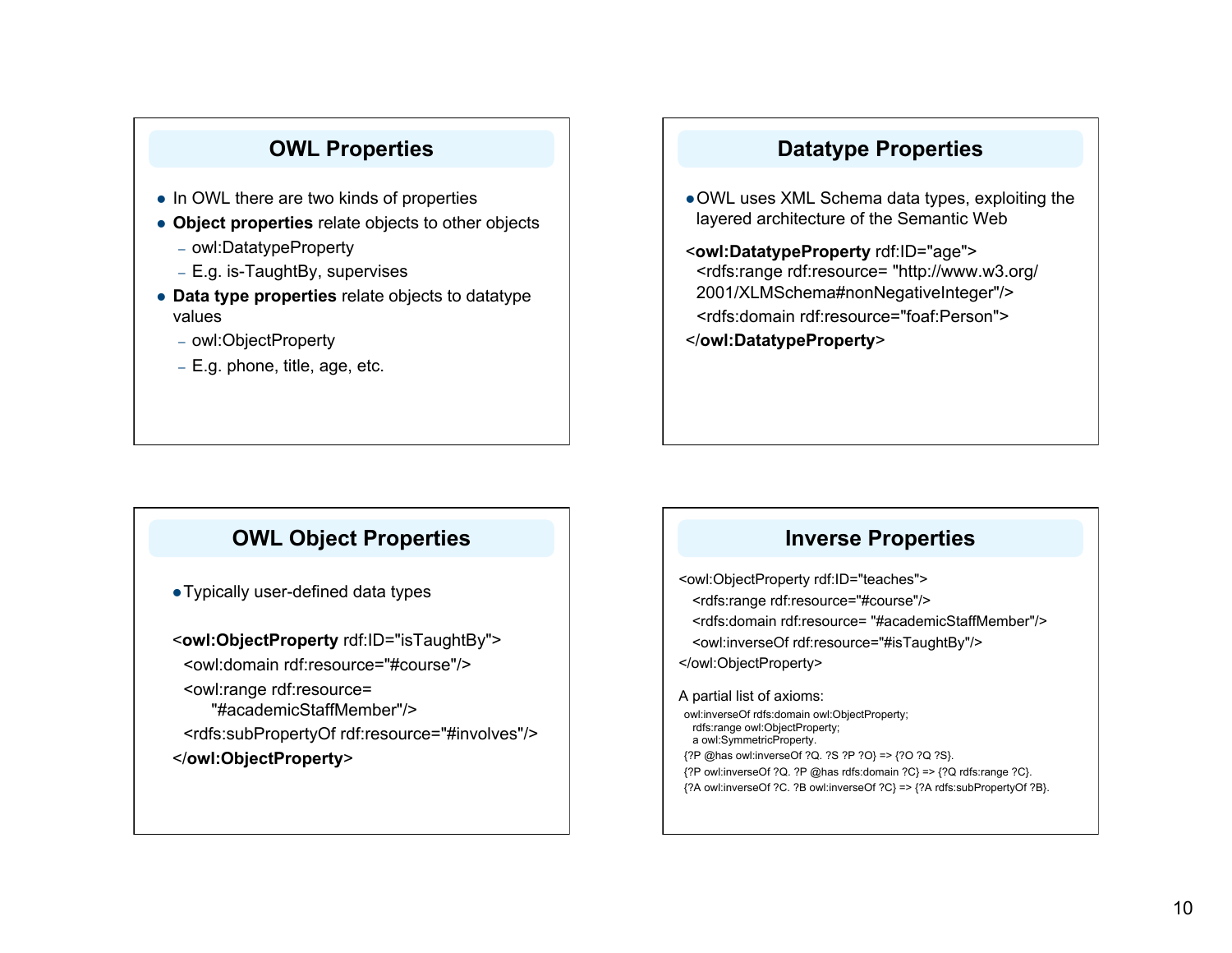# **Equivalent Properties**

<owl:equivalentProperty

- <owl:ObjectProperty rdf:ID="lecturesIn"> <owl:equivalentProperty rdf:resource="#teaches"/> </owl:ObjectProperty>
- Two properties have the same property extension
- Axioms

{?A rdfs:subPropertyOf ?B. ?B rdfs:subPropertyOf ?A} <=> {?A owl:equivalentProperty ?B}.

### **Property Restrictions**

- $\bullet$  In OWL we can declare that the class C satisfies certain conditions
	- All instances of C satisfy the conditions
- This is equivalent to saying that C is subclass of a class C', where C collects all objects that satisfy the conditions
	- C' can remain anonymous
- Example:
	- People whose sex is male and have at least one child whose sex is female and whose age is six
	- Things with exactly two arms and two legs

# **Property Restrictions**

- The **owl:Restriction** element describes such a class
- This element contains an **owl:onProperty** element and one or more **restriction declarations**
- One type defines **cardinality restrictions** (at least one, at most 3,…)
- The other type defines restrictions on the kinds of values the property may take
	- **owl:allValuesFrom** specifies universal quantification
	- **owl:hasValue** specifies a specific value
	- **owl:someValuesFrom** specifies existential quantification

# **owl:allValuesFrom**

- Describe a class where all of the values of a property match some requirement
- E.g., Math courses taught by professors.

*<!-- First year courses that are taught by professors -->*  <owl:Class rdf:about="#firstYearCourse"> <rdfs:subClassOf> <owl:Restriction> <owl:onProperty rdf:resource="#isTaughtBy"/> <owl:allValuesFrom rdf:resource="#Professor"/> </owl:Restriction> </rdfs:subClassOf> </owl:Class>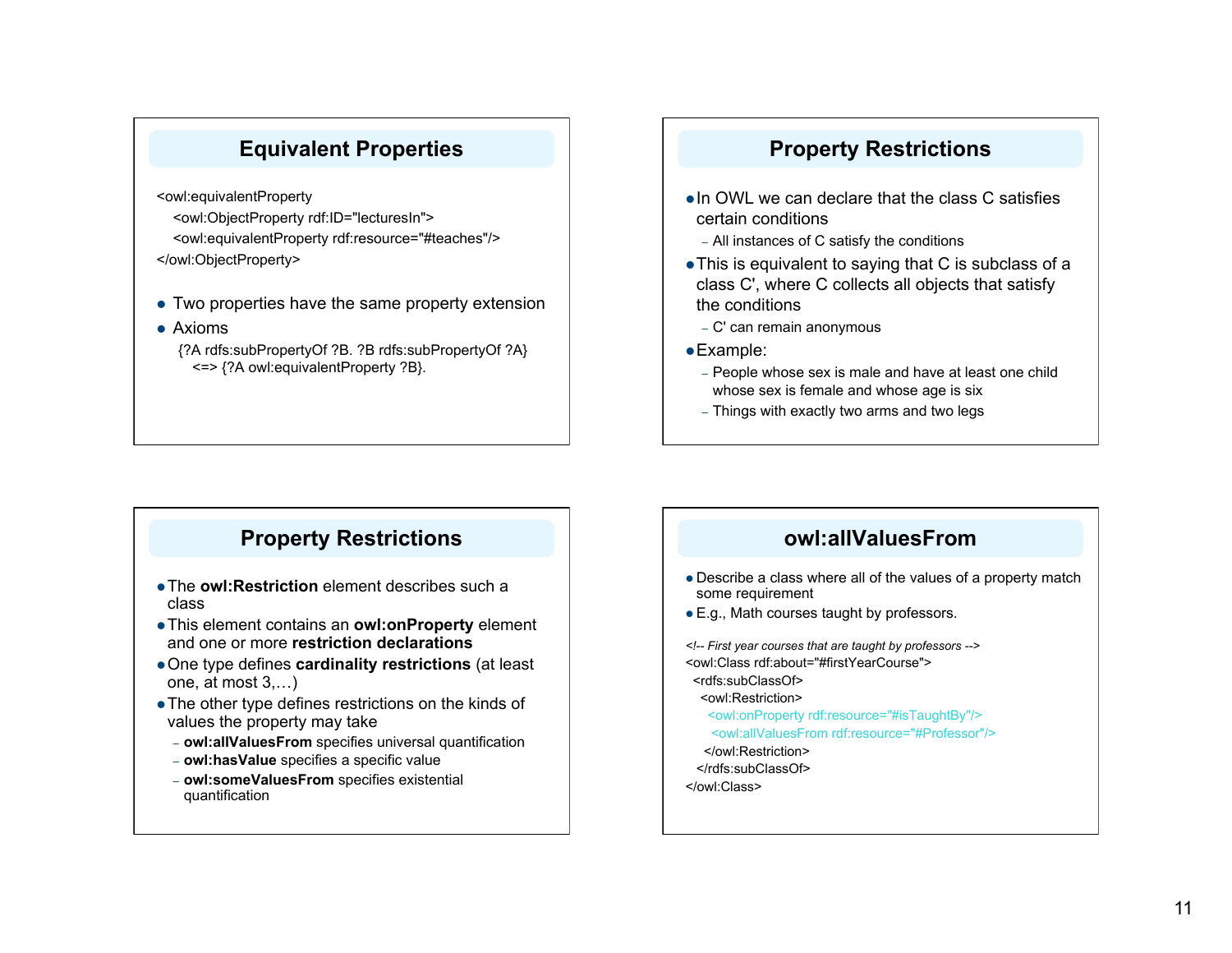### **owl:hasValue**

- Describe a class with a particular value for a property.
- E.g., Math courses taught by Professor Longhair.
- $\leq$  Math courses taught by #949352  $\rightarrow$

<owl:Class rdf:about="#mathCourse"> <rdfs:subClassOf> <owl:Restriction> <owl:onProperty rdf:resource= "#isTaughtBy"/> <owl:hasValue rdf:resource= "#949352"/> </owl:Restriction> </rdfs:subClassOf> </owl:Class>

### **owl:someValuesFrom**

- Describe a class based on a requirement that it must have at least one value for a property matching a description.
- E.g., Academic staff members who teach **an** undergraduate course.

<owl:Class rdf:about="#academicStaffMember"> <rdfs:subClassOf> <owl:Restriction> <owl:onProperty rdf:resource="#teaches"/> <owl:someValuesFrom rdf:resource="#undergraduateCourse"/> </owl:Restriction> </rdfs:subClassOf> </owl:Class>

# **Cardinality Restrictions**

- We can specify minimum and maximum number using **owl:minCardinality** & **owl:maxCardinality**
	- Courses with fewer than 10 students
	- Courses with between 10 and 100 students
	- Courses with more than 100 students
- $\bullet$  It is possible to specify a precise number by using the same minimum and maximum number
	- Courses with exactly seven students
- For convenience, OWL offers also **owl:cardinality**
	- E.g., exactly N

### **Cardinality Restrictions**

- E.g. courses taught be at least two people.
- <owl:Class rdf:about="#course">
- <rdfs:subClassOf>
- <owl:Restriction>
- **<owl:onProperty rdf:resource="#isTaughtBy"/>**
- **<owl:minCardinality** 
	- **rdf:datatype="&xsd;nonNegativeInteger">**

### **2**

- **</owl:minCardinality>**
- </owl:Restriction>
- </rdfs:subClassOf>
- </owl:Class>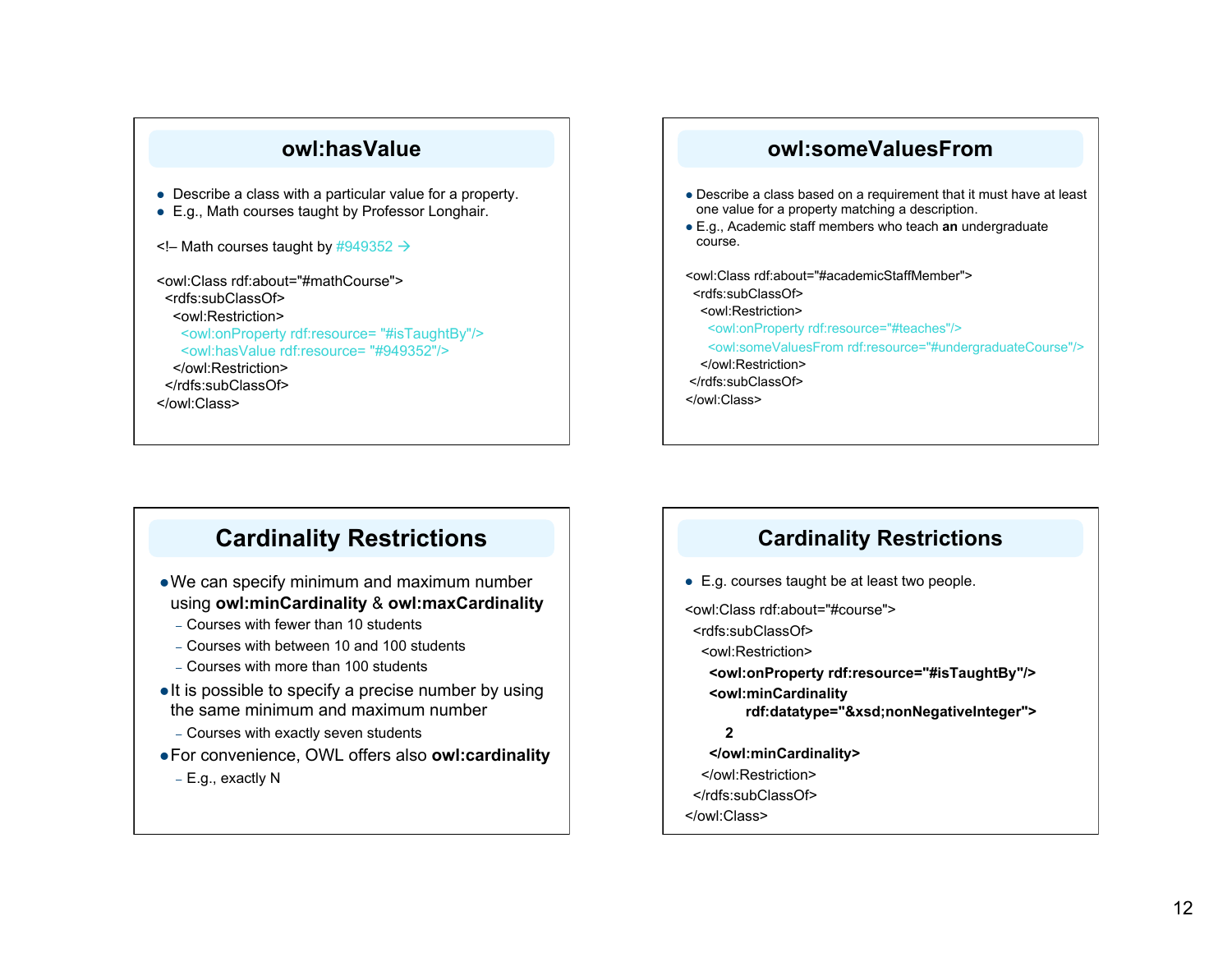# **Special Properties**

- **owl:TransitiveProperty (**transitive property) – E.g. "has better grade than", "is ancestor of" **owl:SymmetricProperty** (symmetry) – E.g. "has same grade as", "is sibling of"
- **owl:FunctionalProperty** defines a property that has at most one value for each object
	- E.g. "age", "height", "directSupervisor"
- **owl:InverseFunctionalProperty** defines a property for which two different objects cannot have the same value

### **Special Properties**

<owl:ObjectProperty rdf:ID="hasSameGradeAs">

 <rdf:type rdf:resource="&owl;TransitiveProperty"/> <rdf:type rdf:resource="&owl;SymmetricProperty"/> <rdfs:domain rdf:resource="#student"/> <rdfs:range rdf:resource="#student"/> </owl:ObjectProperty>

# **Boolean Combinations**

- We can combine classes using Boolean operations (union, intersection, complement)
- Negation is introduced by the complementOf
- *E.g., courses not taught be staffMembers*

<owl:Class rdf:about="#course">

<rdfs:subClassOf>

<owl:Restriction>

 **<owl:onProperty rdf:resource="#teaches"/>** 

- **<owl:allValuesFrom>**
- **<owl:complementOf rdf:resource="#staffMember"/>**
- **<owl:allValuesFrom>**
- </owl:Restriction>
- </rdfs:subClassOf>

</owl:Class>

## **Boolean Combinations**

• The new class is not a subclass of the union, but rather equal to the union

– We have stated an equivalence of classes

 *E.g., university people is the union of staffMembers and Students*

<owl:Class rdf:ID="peopleAtUni">

**<owl:unionOf rdf:parseType="Collection">**  <owl:Class rdf:about="#staffMember"/> <owl:Class rdf:about="#student"/>

</owl:unionOf>

</owl:Class>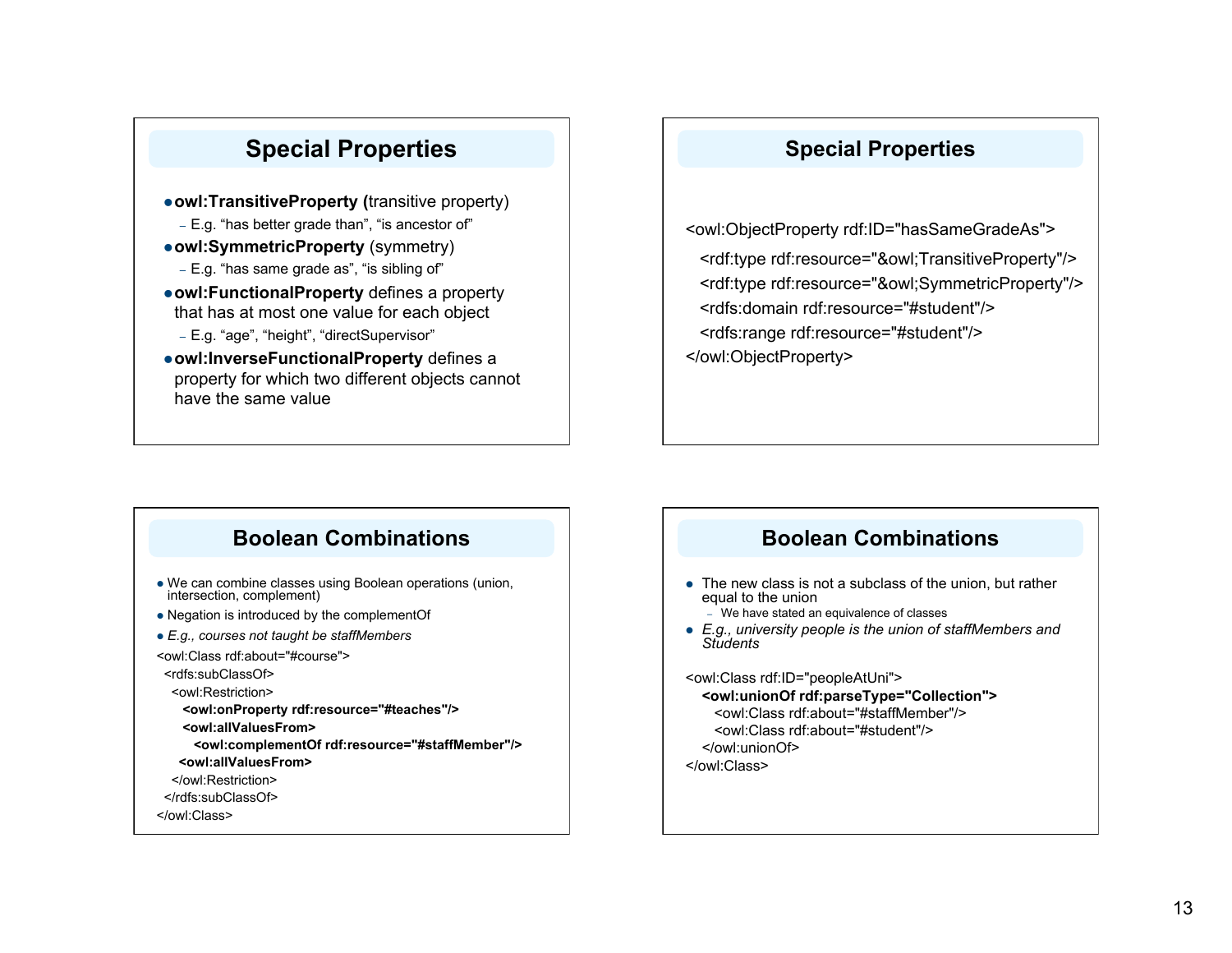### **Boolean Combinations**

- *E.g., CS faculty is the intersection of faculty and things that belongTo the CS Department.*
- <owl:Class rdf:ID="facultyInCS"> **<owl:intersectionOf rdf:parseType="Collection">** 
	- <owl:Class rdf:about="#faculty"/>
- <owl:Restriction>
- <owl:onProperty rdf:resource="#belongsTo"/>
- <owl:hasValue rdf:resource="#CSDepartment"/> </owl:Restriction>
- </owl:intersectionOf>
- </owl:Class>

### **Nesting of Boolean Operators**

 *E.g., administrative staff are staff members who are not faculty or technical staff members* 

<owl:Class rdf:ID="adminStaff"> <owl:intersectionOf rdf:parseType="Collection"> <owl:Class rdf:about="#staffMember"/> <owl:complementOf> <owl:unionOf rdf:parseType="Collection"> <owl:Class rdf:about="#faculty"/> <owl:Class rdf:about="#techSupportStaff"/> </owl:unionOf> </owl:complementOf> </owl:intersectionOf> </owl:Class> SM  $F(TS)$ 

### **Enumerations with owl:oneOf**

*E.g., a thing that is either Monday, Tuesday, …*  <owl:oneOf rdf:parseType="Collection"> <owl:Thing rdf:about="#Monday"/> <owl:Thing rdf:about="#Tuesday"/> <owl:Thing rdf:about="#Wednesday"/> <owl:Thing rdf:about="#Thursday"/> <owl:Thing rdf:about="#Friday"/> <owl:Thing rdf:about="#Saturday"/> <owl:Thing rdf:about="#Sunday"/> </owl:oneOf>

### **Declaring Instances**

• Instances of classes are declared as in RDF, as in these examples

<rdf:Description rdf:ID="949352">

- <rdf:type rdf:resource="#academicStaffMember"/>
- </rdf:Description>
- <academicStaffMember rdf:ID="949352">
- <uni:age rdf:datatype="&xsd;integer">
- 39
- <uni:age>
- </academicStaffMember>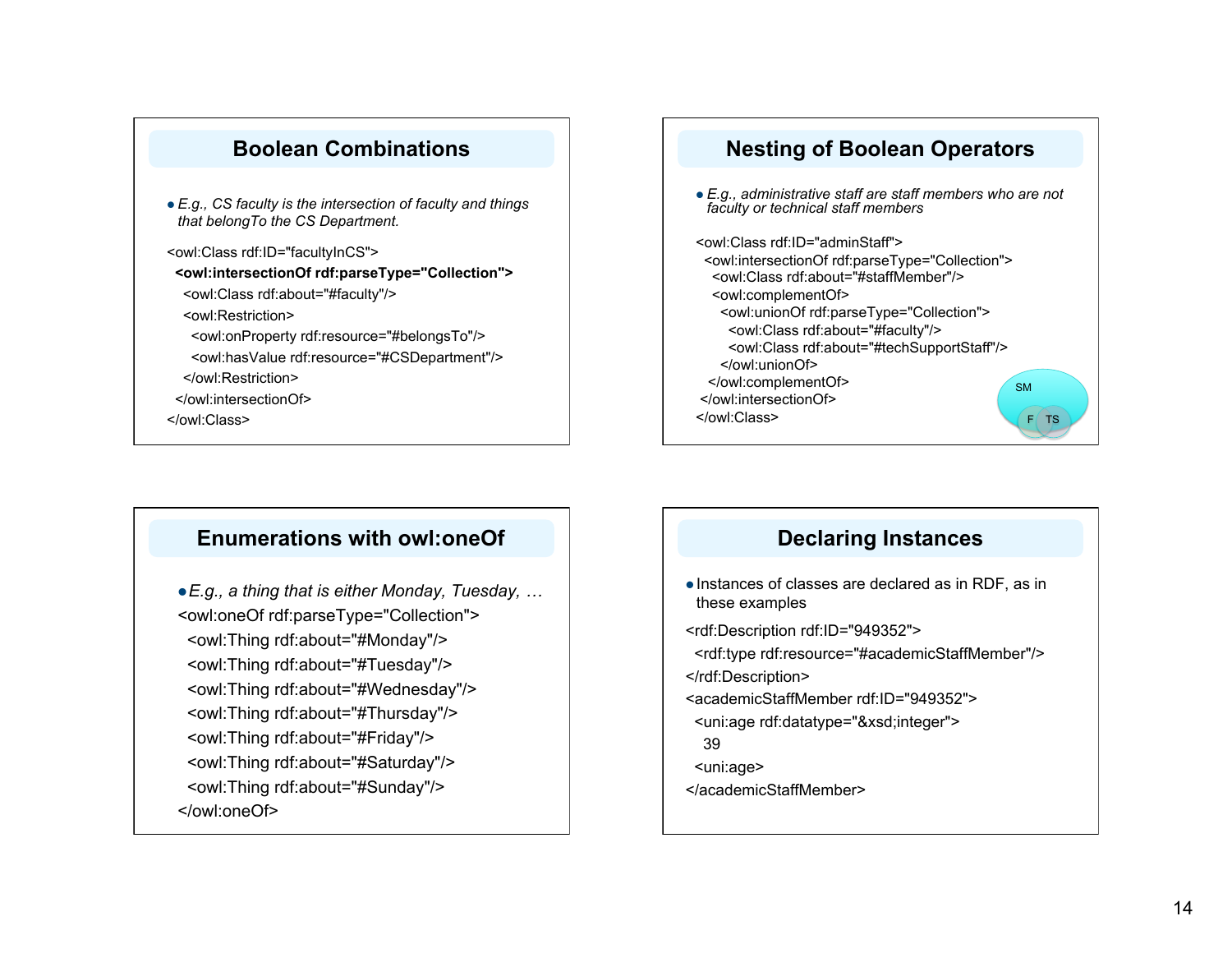### **No Unique-Names Assumption**

- OWL does not adopt the unique-names assumption of database systems
	- That two instances have a different name or ID does not imply that they are different individuals
- Suppose we state that each course is taught by at most one staff member, and that a given course is taught by #949318 and is taught by #949352
	- An OWL reasoner does not flag an error
	- Instead it infers that the two resources are equal

### **Distinct Objects**

To ensure that different individuals are indeed recognized as such, we must explicitly assert their inequality:

<lecturer rdf:about="949318"> <**owl:differentFrom** rdf:resource="949352"/> </lecturer>

# **Distinct Objects**

OWL provides a shorthand notation to assert the pairwise inequality of all individuals in a given list

### <**owl:allDifferent**>

 <owl:distinctMembers rdf:parseType="Collection"> <lecturer rdf:about="949318"/>

- <lecturer rdf:about="949352"/>
- <lecturer rdf:about="949111"/>
- </owl:distinctMembers>

### </**owl:allDifferent**>

# **Data Types in OWL**

### XML Schema provides a mechanism to construct user-defined data types

– E.g., the data type of **adultAge** includes all integers greater than 18

- Such derived data types cannot be used in OWL
	- The OWL reference document lists all the XML Schema data types that can be used
	- These include the most frequently used types such as **string**, **integer**, **Boolean**, **time**, and **date**.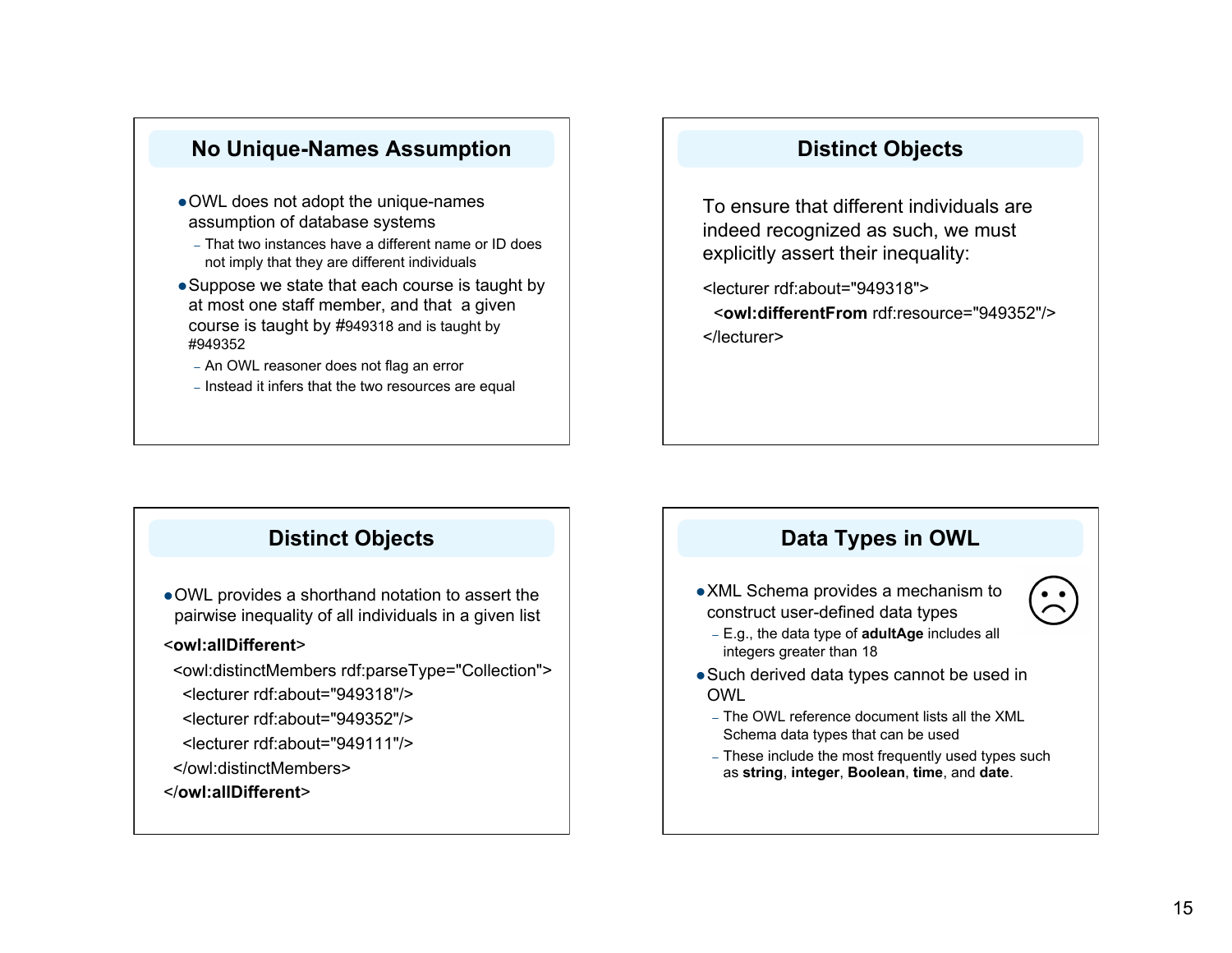# **Versioning Information**

- **owl:priorVersion** indicates earlier versions of the current ontology
	- No formal meaning, can be exploited for ontology management
- **owl:versionInfo** generally contains a string giving information about the current version, e.g. keywords

## **Versioning Information**

- **owl:backwardCompatibleWith** contains a reference to another ontology
	- All identifiers from the previous version have the same intended interpretations in the new version
	- Thus documents can be safely changed to commit to the new version
- **owl:incompatibleWith** indicates that the containing ontology is a later version of the referenced ontology but is not backward compatible with it

# **Combination of Features**

- In different OWL languages there are different sets of restrictions regarding the application of features
- **. In OWL Full, all the language constructors may** be used in any combination as long as the result is legal RDF

### **Restriction of Features in OWL DL**

### **Vocabulary partitioning**

- Any resource is allowed to be only a class, a data type, a data type property, an object property, an individual, a data value, or part of the built-in vocabulary, and not more than one of these
- **Explicit typing**
	- The partitioning of all resources must be stated explicitly (e.g. a class must be declared if used in conjunction with **rdfs:subClassOf**)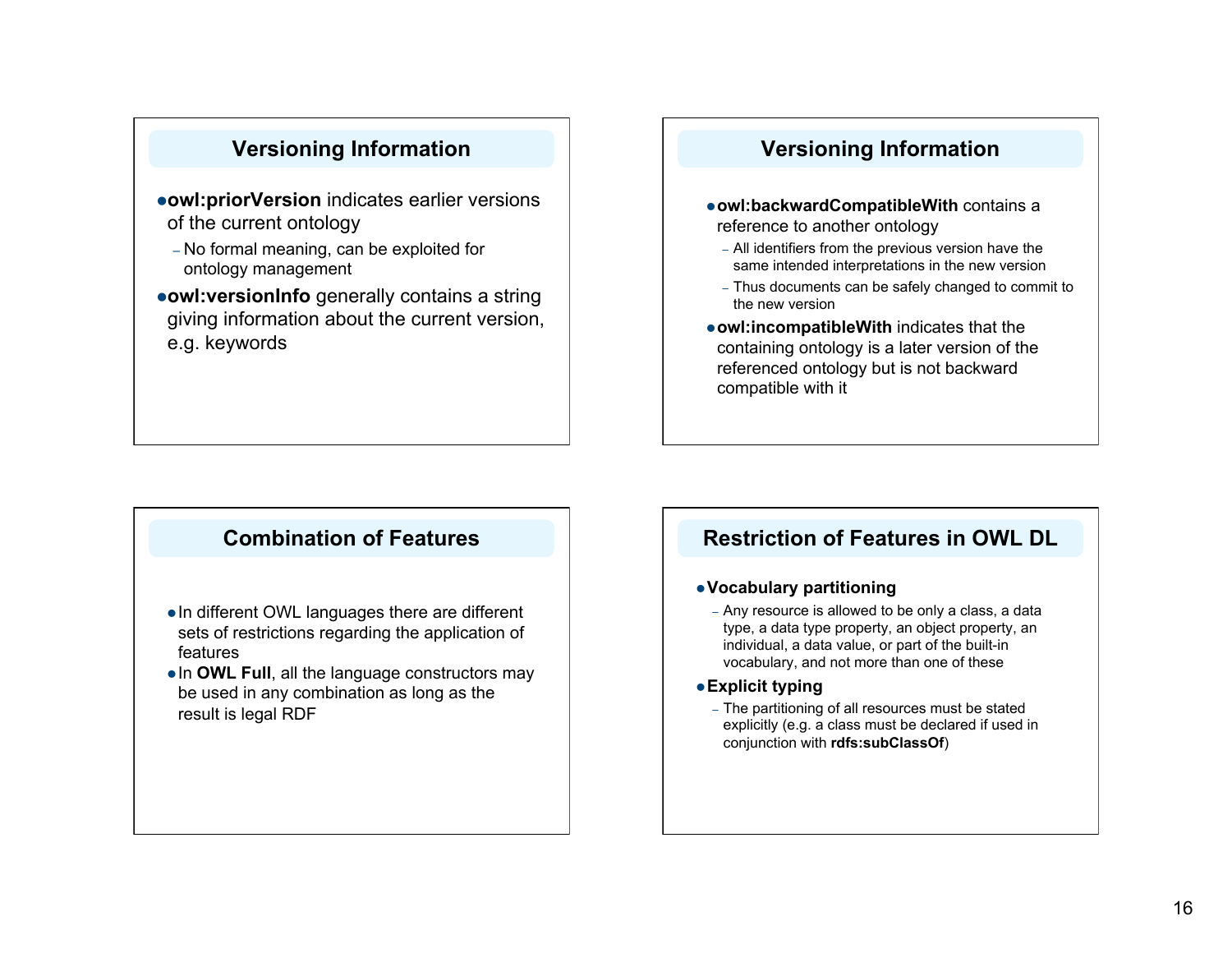

### **Property Separation**

- The set of object properties and data type properties are disjoint
- Therefore the following can never be specified for data type properties:
	- **owl:inverseOf**
	- **owl:FunctionalProperty**
	- **owl:InverseFunctionalProperty**
	- **owl:SymmetricProperty**

### **Restriction of Features in OWL DL**

### **No transitive cardinality restrictions**

- No cardinality restrictions may be placed on transitive properties
- e.g., people with more than 5 ancestors
- **Restricted anonymous classes**

Anonymous classes are only allowed to occur as:

- the domain and range of either **owl:equivalentClass** or **owl:disjointWith**
- the range (but not the domain) of **rdfs:subClassOf**

### **Restriction of Features in OWL Lite**

- Restrictions of OWL DL and more
- **owl:oneOf**, **owl:disjointWith**, **owl:unionOf**, **owl:complementOf** and **owl:hasValue** are not allowed
- Cardinality statements (minimal, maximal, and exact cardinality) can only be made on the values 0 or 1
- **owl:equivalentClass** statements can no longer be made between anonymous classes but only between class identifiers

### **Inheritance in Class Hierarchies**

- Range restriction: **Courses must be taught by academic staff members only**
- Ben Bitdiddle is a professor
- He **inherits** the ability to teach from the class of academic staff members
- This is done in RDF Schema by fixing the semantics of "is a subclass of"
	- It is not up to an application (RDF processing software) to interpret "is a subclass of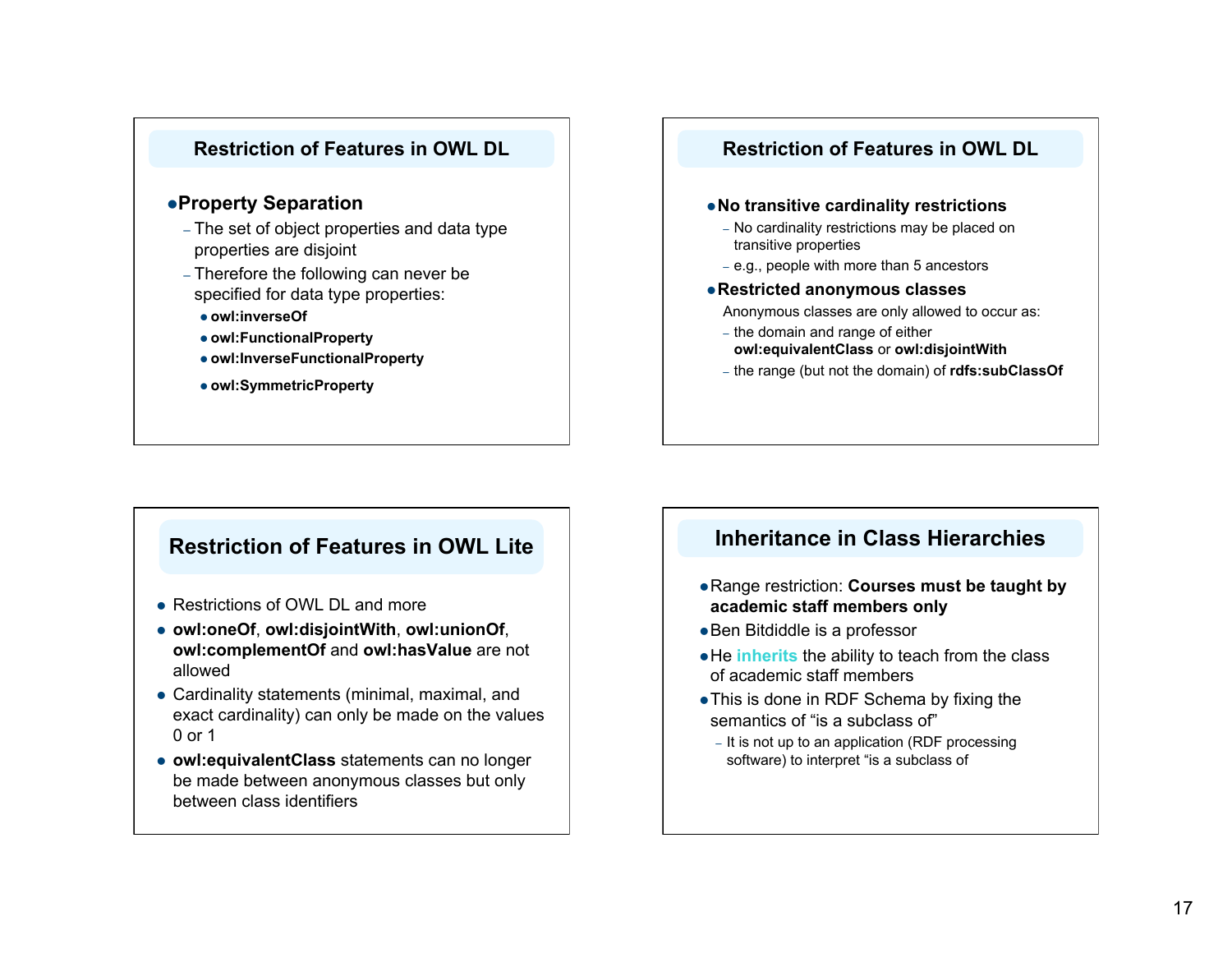





### **African Wildlife: Properties**

<owl:TransitiveProperty rdf:ID="is-part-of"/>

<owl:ObjectProperty rdf:ID="eats">

<rdfs:domain rdf:resource="#animal"/> </owl:ObjectProperty>

<owl:ObjectProperty rdf:ID="eaten-by"> <owl:inverseOf rdf:resource="#eats"/> </owl:ObjectProperty>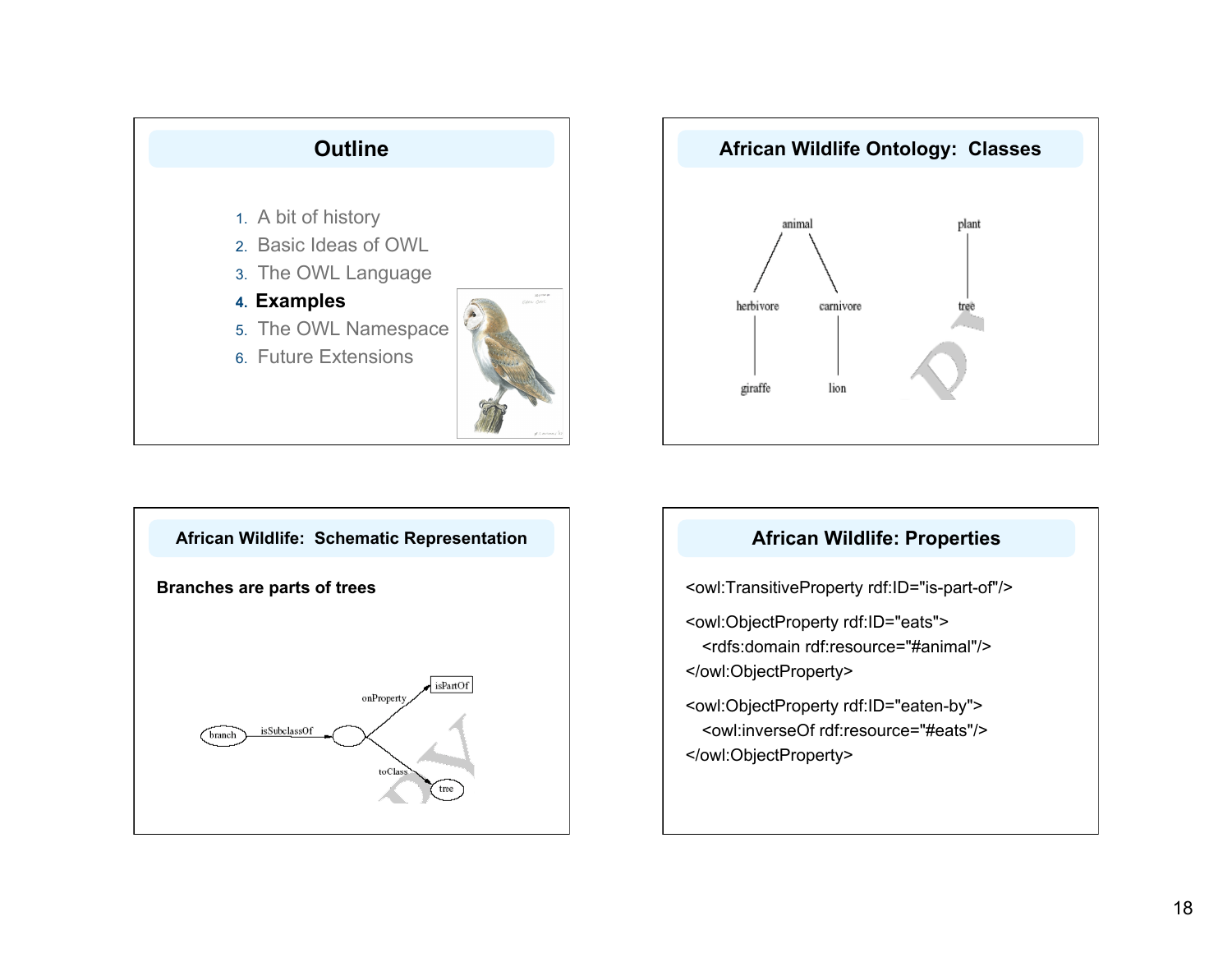### **African Wildlife: Plants and Trees**

<owl:Class rdf:ID="plant"> <rdfs:comment>Plants are disjoint from animals. </rdfs:comment> <owl:disjointWith="#animal"/> </owl:Class>

<owl:Class rdf:ID="tree"> <rdfs:comment>Trees are a type of plant. </rdfs:comment> <rdfs:subClassOf rdf:resource="#plant"/> </owl:Class>

### **An African Wildlife: Branches**

<owl:Class rdf:ID="branch"> <rdfs:comment>Branches are parts of trees. </ rdfs:comment> <rdfs:subClassOf> <owl:Restriction> <owl:onProperty rdf:resource="#is-part-of"/> <owl:allValuesFrom rdf:resource="#tree"/> </owl:Restriction> </rdfs:subClassOf> </owl:Class>

### **African Wildlife: Leaves**

<owl:Class rdf:ID="leaf">

<rdfs:comment>Leaves are parts of branches. </ rdfs:comment>

<rdfs:subClassOf>

<owl:Restriction>

<owl:onProperty rdf:resource="#is-part-of"/> <owl:allValuesFrom rdf:resource="#branch"/>

</owl:Restriction>

</rdfs:subClassOf>

</owl:Class>

### **African Wildlife: Carnivores**

<owl:Class rdf:ID="carnivore"> <rdfs:comment>Carnivores are exactly those animals that eat also animals.</rdfs:comment> <owl:intersectionOf rdf:parsetype="Collection"> <owl:Class rdf:about="#animal"/> <owl:Restriction> <owl:onProperty rdf:resource="#eats"/> <owl:someValuesFrom rdf:resource="#animal"/> </owl:Restriction> </owl:intersectionOf> </owl:Class>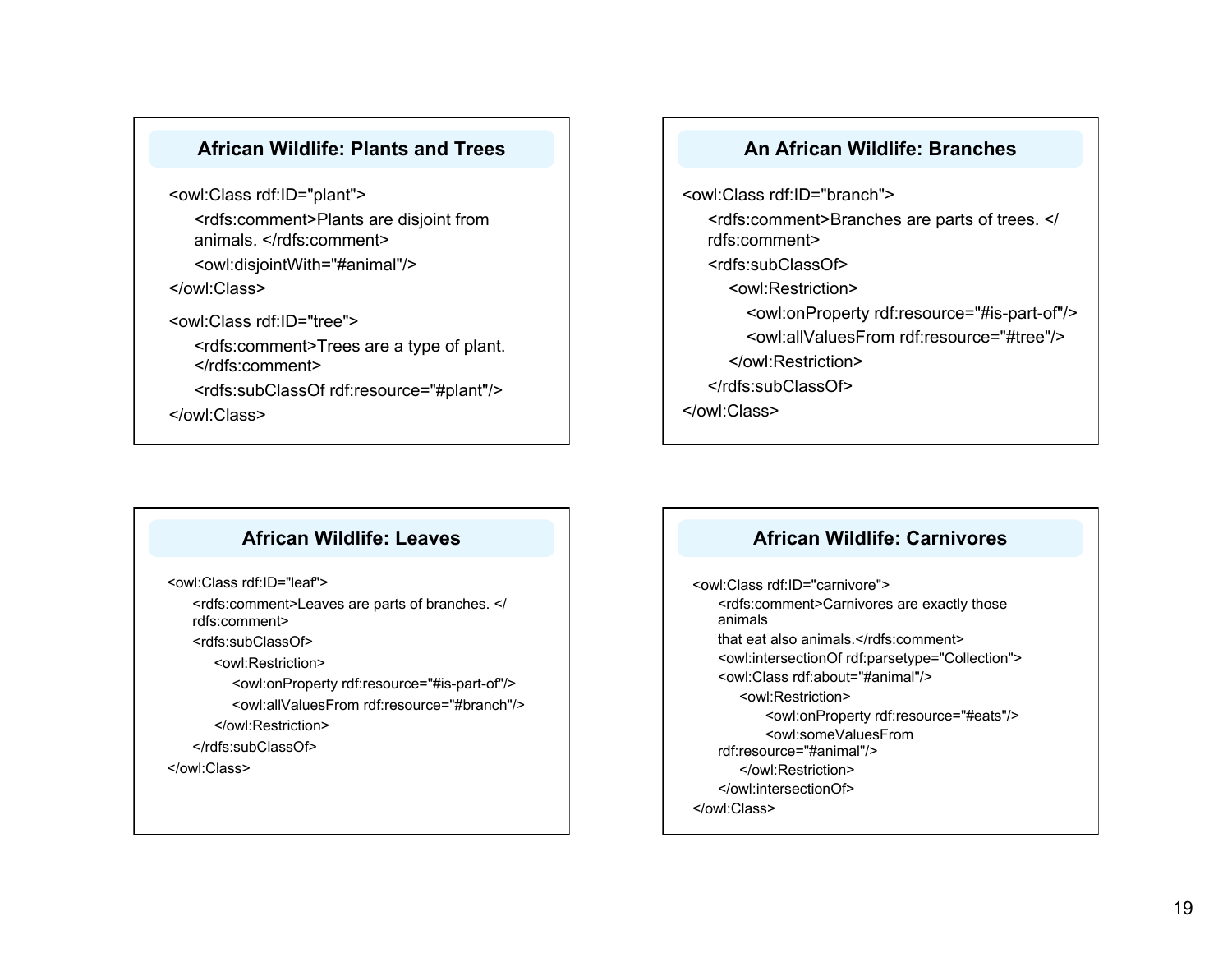### **African Wildlife: Herbivores**

<owl:Class rdf:ID="herbivore"> <rdfs:comment> Herbivores are exactly those animals that eat only plants or parts of plants. </rdfs:comment> <rdfs:comment> Try it out! See book for code. <rdfs:comment> </owl:Class>

### **African Wildlife: Giraffes**

<owl:Class rdf:ID="giraffe"> <rdfs:comment>Giraffes are herbivores, and they eat only leaves.</rdfs:comment> <rdfs:subClassOf rdf:type="#herbivore"/> <rdfs:subClassOf> <owl:Restriction> <owl:onProperty rdf:resource="#eats"/> <owl:allValuesFrom rdf:resource="#leaf"/> </owl:Restriction> </rdfs:subClassOf> </owl:Class>

### **African Wildlife: Lions**

<owl:Class rdf:ID="lion"> <rdfs:comment>Lions are animals that eat only herbivores.</rdfs:comment> <rdfs:subClassOf rdf:type="#carnivore"/> <rdfs:subClassOf> <owl:Restriction> <owl:onProperty rdf:resource="#eats"/> <owl:allValuesFrom rdf:resource="#herbivore"/> </owl:Restriction> </rdfs:subClassOf> </owl:Class>

### **African Wildlife: Tasty Plants**

owl:Class rdf:ID="tasty-plant"> <rdfs:comment>Plants eaten both by herbivores

and carnivores </rdfs:comment>

<rdfs:comment>

Try it out! See book for code.

<rdfs:comment>

</owl:Class>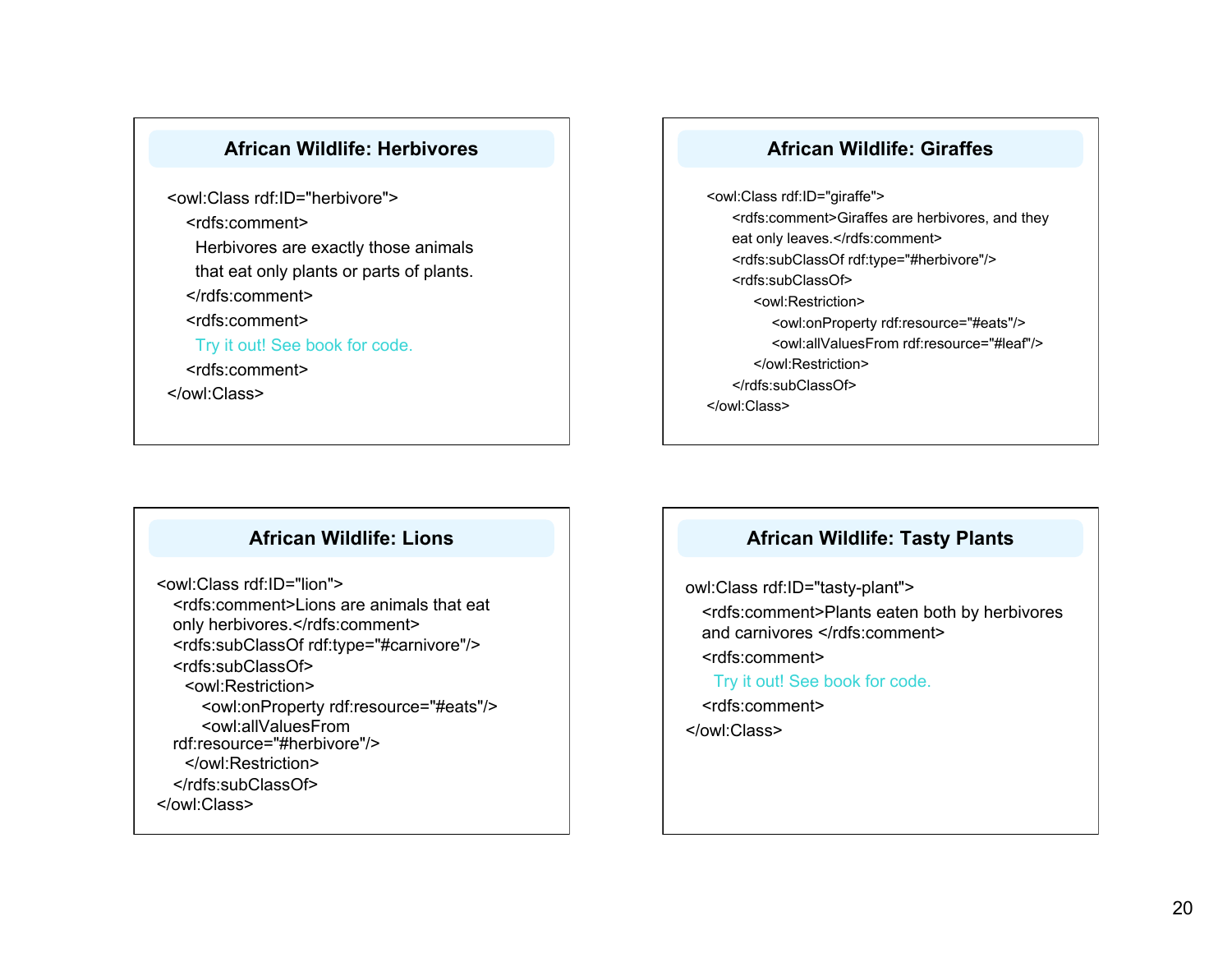

# **Printer Ontology – Class Hierarchy Printer Ontology – Products and Devices** <owl:Class rdf:ID="product"> <rdfs:comment>Products form a class. </rdfs:comment> </owl:Class> <owl:Class rdf:ID="padid"> <rdfs:comment>Printing and digital imaging devices form a subclass of products.</rdfs:comment> <rdfs:label>Device</rdfs:label> <rdfs:subClassOf rdf:resource="#product"/> </owl:Class>

# **Printer Ontology – HP Products**

<owl:Class rdf:ID="hpProduct">

<owl:intersectionOf>

<owl:Class rdf:about="#product"/>

<owl:Restriction>

<owl:onProperty rdf:resource="#manufactured-by"/>

<owl:hasValue>

<xsd:string rdf:value="Hewlett Packard"/>

</owl:hasValue>

</owl:Restriction>

</owl:intersectionOf>

</owl:Class>

### **Printer Ontology – Printers & Personal Printers**

<owl:Class rdf:ID="printer"> <rdfs:comment>Printers are printing and digital imaging devices.</rdfs:comment> <rdfs:subClassOf rdf:resource="#padid"/> </owl:Class>

<owl:Class rdf:ID="personalPrinter"> <rdfs:comment>Printers for personal use form a subclass of printers.</rdfs:comment> <rdfs:subClassOf rdf:resource="#printer"/> </owl:Class>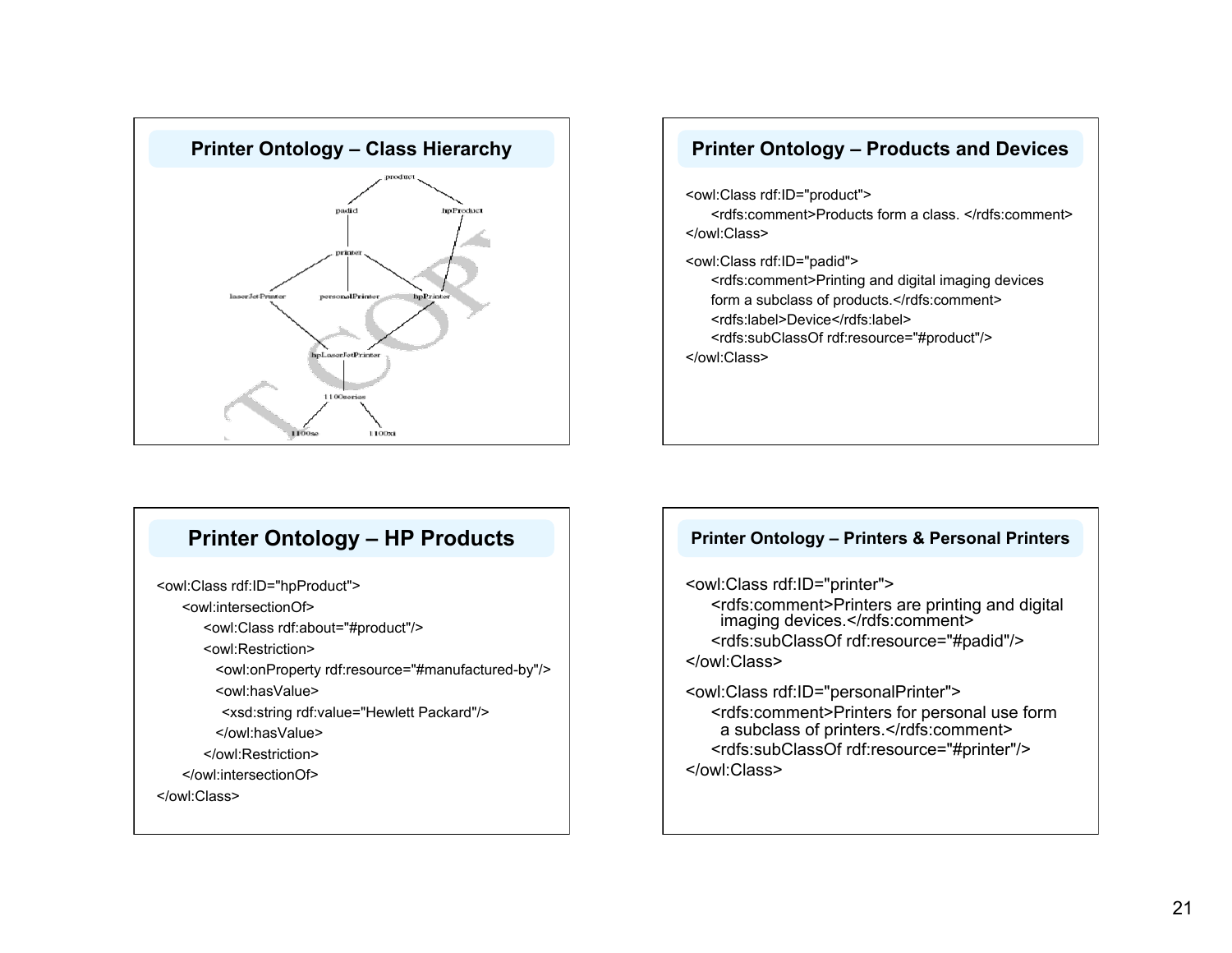### **HP LaserJet 1100se Printers**

<owl:Class rdf:ID="1100se"> <rdfs:comment>1100se printers belong to the 1100 series and cost \$450.</rdfs:comment>

<rdfs:subClassOf rdf:resource="#1100series"/>

<rdfs:subClassOf>

<owl:Restriction>

<owl:onProperty rdf:resource="#price"/> <owl:hasValue><xsd:integer rdf:value="450"/>

</owl:hasValue>

</owl:Restriction>

</rdfs:subClassOf>

</owl:Class>



<owl:DatatypeProperty rdf:ID="manufactured-by"> <rdfs:domain rdf:resource="#product"/> <rdfs:range rdf:resource="&xsd;string"/> </owl:DatatypeProperty>

<owl:DatatypeProperty rdf:ID="printingTechnology"> <rdfs:domain rdf:resource="#printer"/> <rdfs:range rdf:resource="&xsd;string"/> </owl:DatatypeProperty>

# **Outline** 1. A bit of history 2. Basic Ideas of OWL 3. The OWL Language 4. Examples **5. The OWL Namespace**  6. Future Extensions

# **OWL in OWL**

- We present a part of the definition of OWL in terms of itself
- The following captures some of OWL's meaning in OWL
	- It does **not** capture the entire semantics
	- A separate semantic specification is necessary
- The URI of the OWL definition is defined as the default namespace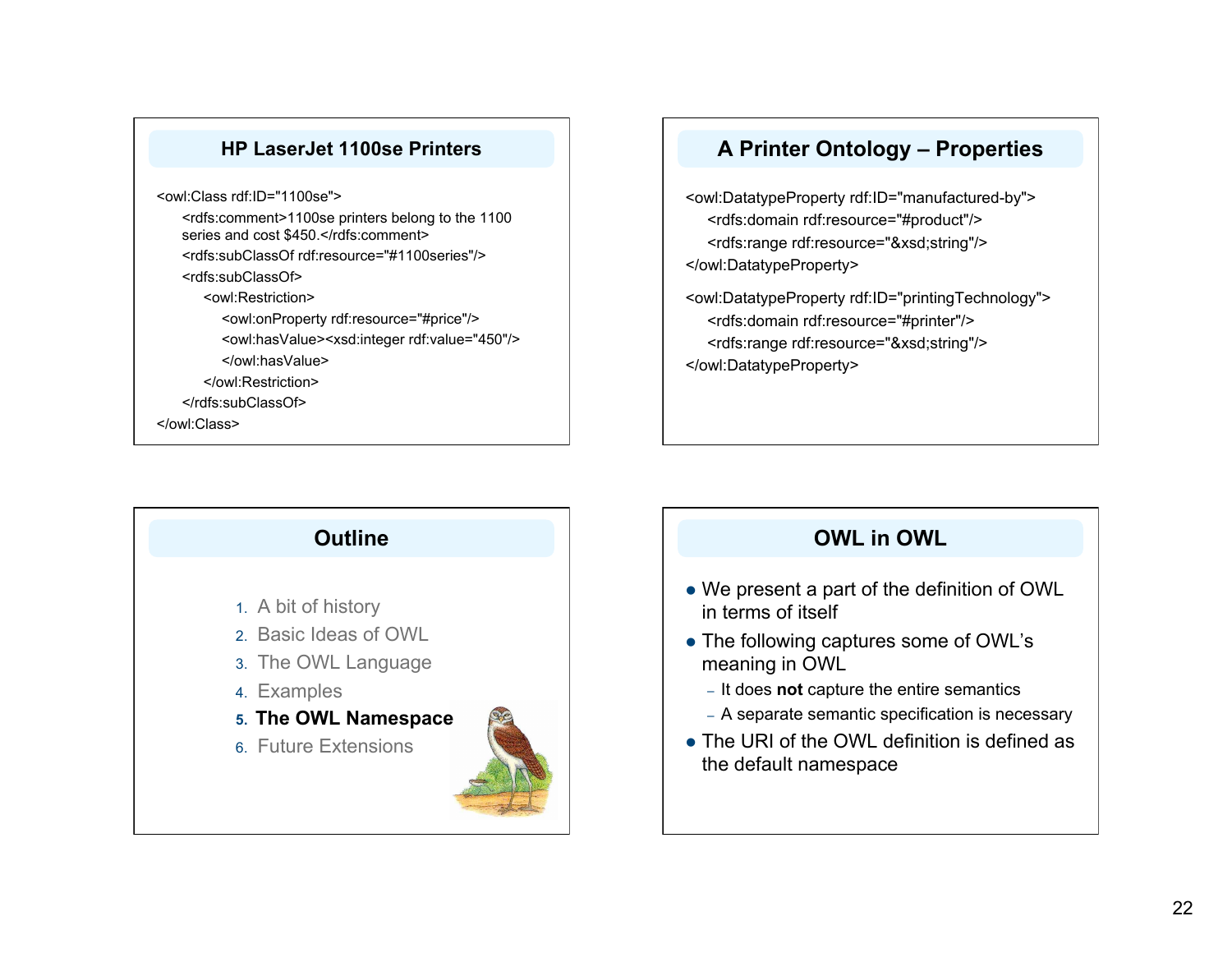### **Classes of Classes (Metaclasses)**

• The class of all OWL classes is itself a subclass of the class of all RDF Schema classes:

<rdfs:Class rdf:ID="Class">

<rdfs:label>Class</rdfs:label> <rdfs:subClassOf rdf:resource="&rdfs;Class"/> </rdfs:Class>

### **Metaclasses – Thing and Nothing**

- **Thing** is most general object class in OWL
- **Nothing** is most specific class: the empty object class
- The following relationships hold:

Thing =  $Nothing \cup \overline{Nothing}$ 

 $Nothing = \overline{Thing} = Nothing \cup \overline{Nothing} = \overline{Nothing} \cap \overline{Nothing} \otimes$ 

### **Metaclasses – Thing and Nothing**

```
<Class rdf:ID="Thing"> 
    <rdfs:label>Thing</rdfs:label> 
    <unionOf rdf:parseType="Collection"> 
      <Class rdf:about="#Nothing"/> 
      <Class> 
           <complementOf rdf:resource="#Nothing"/> 
      </Class> 
    </unionOf> 
</Class> 
<Class rdf:ID="Nothing"> 
    <rdfs:label>Nothing</rdfs:label> 
    <complementOf rdf:resource="#Thing"/> 
</Class>
```
## **Class and Property Equivalences**

<rdf:Property rdf:ID="EquivalentClass"> <rdfs:label>EquivalentClass</rdfs:label> <rdfs:subPropertyOf rdf:resource="&rdfs;subClassOf"/> <rdfs:domain rdf:resource="#Class"/> <rdfs:range rdf:resource="#Class"/> </rdf:Property> <rdf:Property rdf:ID="EquivalentProperty"> <rdfs:label>EquivalentProperty</rdfs:label> <rdfs:subPropertyOf rdf:resource="&rdfs;subPropertyOf"/> </rdf:Property>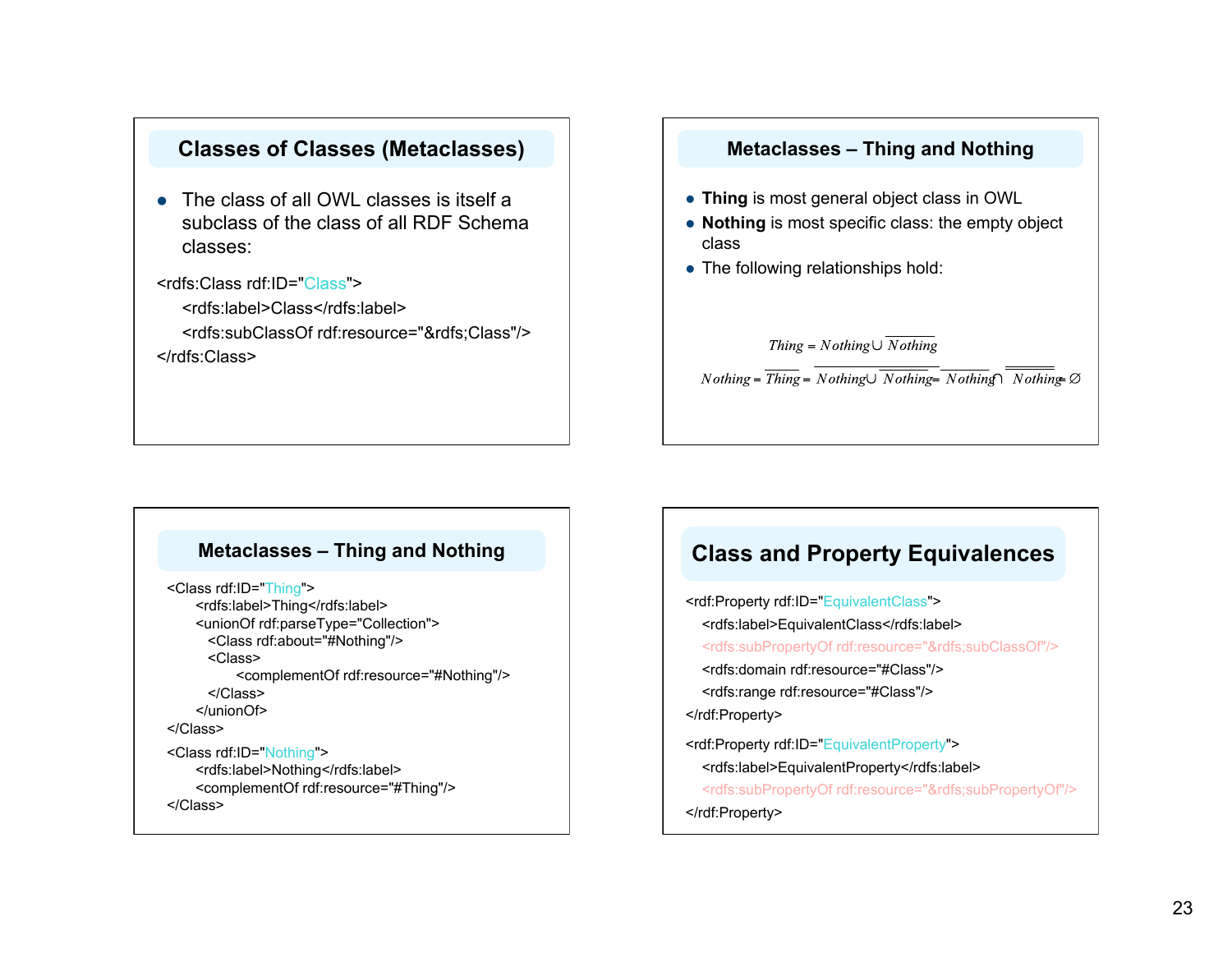# **Class Disjointness**

<rdf:Property rdf:ID="disjointWith"> <rdfs:label>disjointWith</rdfs:label> <rdfs:domain rdf:resource="#Class"/> <rdfs:range rdf:resource="#Class"/> </rdf:Property>

# **Equality and Inequality**

- Equality and inequality can be stated between arbitrary things
	- In OWL Full this statement can also be applied to classes
- Properties **sameIndividualAs**, **sameAs** and **differentFrom**

# **Equality and Inequality**

<rdf:Property rdf:ID="sameIndividualAs"> <rdfs:domain rdf:resource="#Thing"/> <rdfs:range rdf:resource="#Thing"/> </rdf:Property>

<rdf:Property rdf:ID="sameAs"> <EquivalentProperty rdf:resource= "#sameIndividualAs"/> </rdf:Property>

### **Union and Intersection of Classes**

• Build a class from a list, assumed to be a list of other class expressions

**<rdf:Property rdf:ID="unionOf"> <rdfs:domain rdf:resource="#Class"/> <rdfs:range rdf:resource="&rdf;List"/> </rdf:Property>**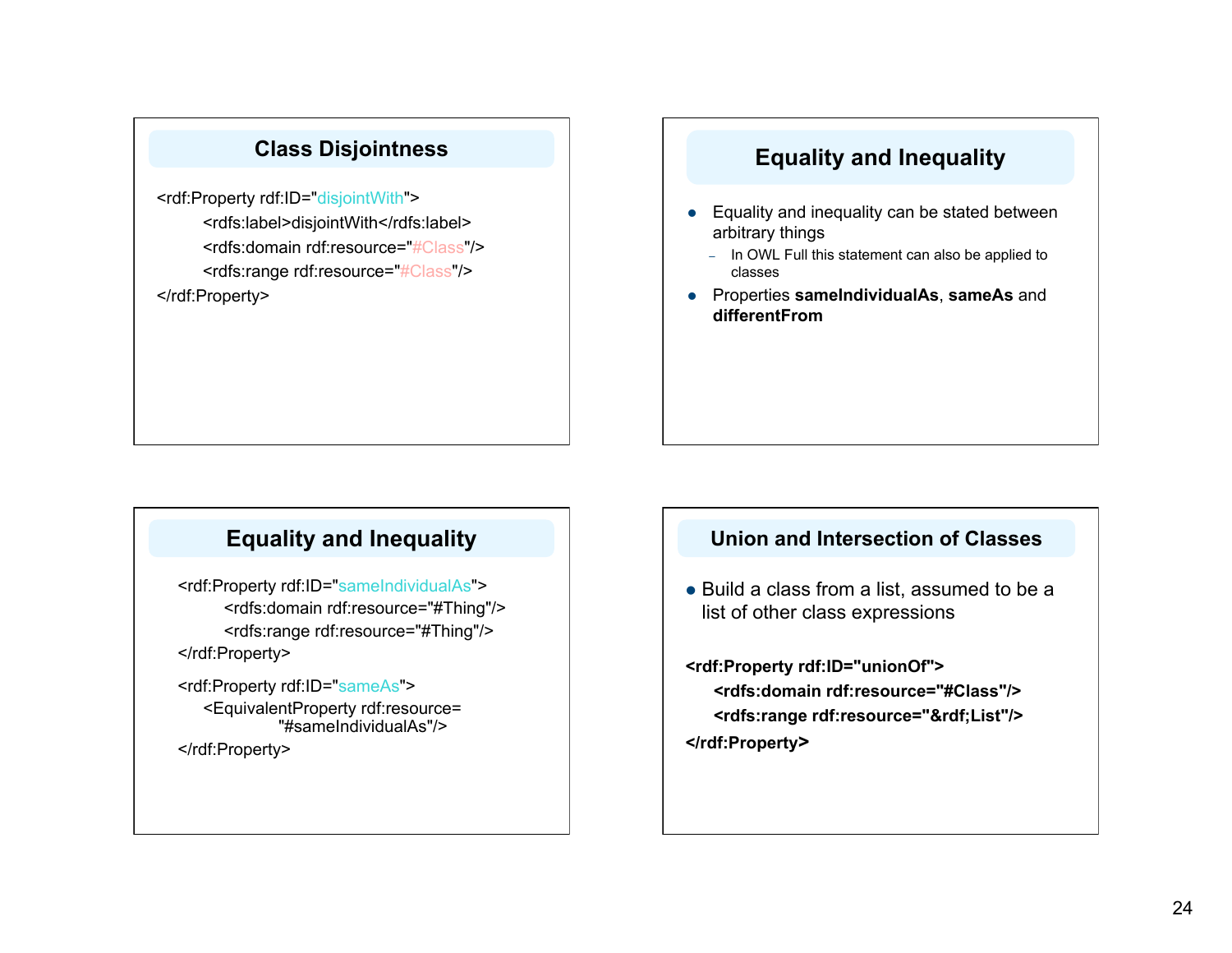# **Restriction Classes**

- Restrictions in OWL define the class of those objects that satisfy some attached conditions
- **<rdfs:Class rdf:ID="Restriction"> <rdfs:label>Restriction</rdfs:label> <rdfs:subClassOf rdf:resource="#Class"/>**

**</rdfs:Class>** 

# **Restriction Properties**

- All the following properties (**onProperty**, **allValuesFrom**, **minCardinality**, etc.) are only allowed to occur within a restriction definition
	- Their domain is **owl:Restriction**, but they differ with respect to their range

# **Restriction Properties**

<rdf:Property rdf:ID="onProperty"> <rdfs:label>onProperty</rdfs:label> <rdfs:domain rdf:resource="#Restriction"/> <rdfs:range rdf:resource="&rdf;Property"/> </rdf:Property> <rdf:Property rdf:ID="allValuesFrom"> <rdfs:label>allValuesFrom</rdfs:label> <rdfs:domain rdf:resource="#Restriction"/> <rdfs:range rdf:resource="&rdfs;Class"/> </rdf:Property>

### **Restriction Properties**

<rdf:Property rdf:ID="hasValue"> <rdfs:label>hasValue</rdfs:label> <rdfs:domain rdf:resource="#Restriction"/> </rdf:Property> <rdf:Property rdf:ID="minCardinality"> <rdfs:label>minCardinality</rdfs:label> <rdfs:domain rdf:resource="#Restriction"/> <rdfs:range rdf:resource= "&xsd;nonNegativeInteger"/> </rdf:Property>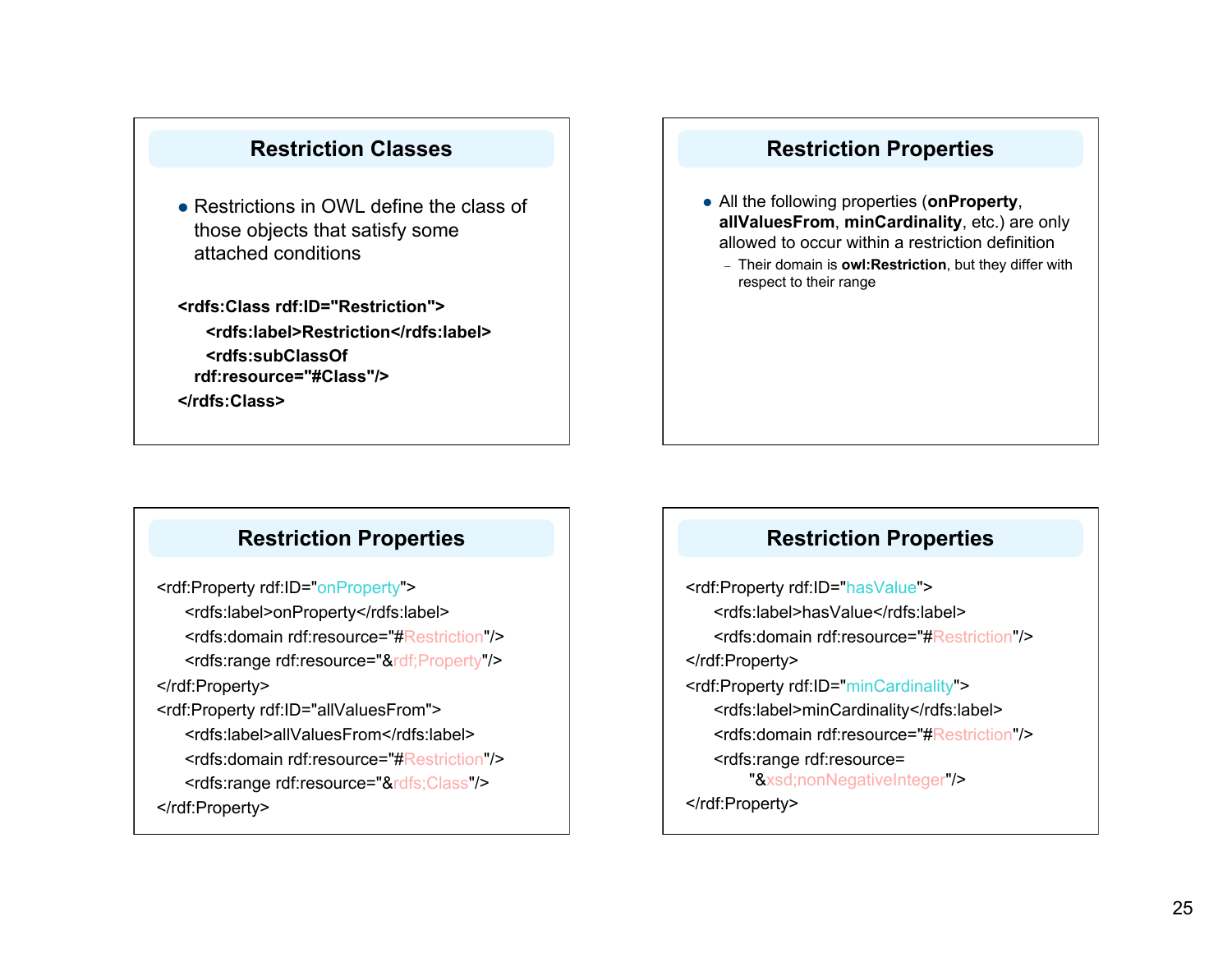# **Properties**

 **owl:ObjectProperty** and **owl:DatatypeProperty** are special cases of **rdf:Property**

<rdfs:Class rdf:ID="ObjectProperty"> <rdfs:label>ObjectProperty</rdfs:label> <rdfs:subClassOf rdf:resource="&rdf;Property"/> </rdfs:Class>

### **Properties**

 Symmetric, functional and inverse functional properties can only be applied to object properties

<rdfs:Class rdf:ID="TransitiveProperty">

- <rdfs:label>TransitiveProperty</rdfs:label>
- <rdfs:subClassOf rdf:resource= "#ObjectProperty"/>

</rdfs:Class>

# **Properties**

 **owl:inverseOf** relates two object properties

<rdf:Property rdf:ID="inverseOf"> <rdfs:label>inverseOf</rdfs:label> <rdfs:domain rdf:resource="#ObjectProperty"/> <rdfs:range rdf:resource="#ObjectProperty"/>

</rdf:Property>

# **Outline**

### 1. A bit of history

- 2. Basic Ideas of OWL
- 3. The OWL Language
- 4. Examples
- 5. The OWL Namespace
- **6. Future Extensions**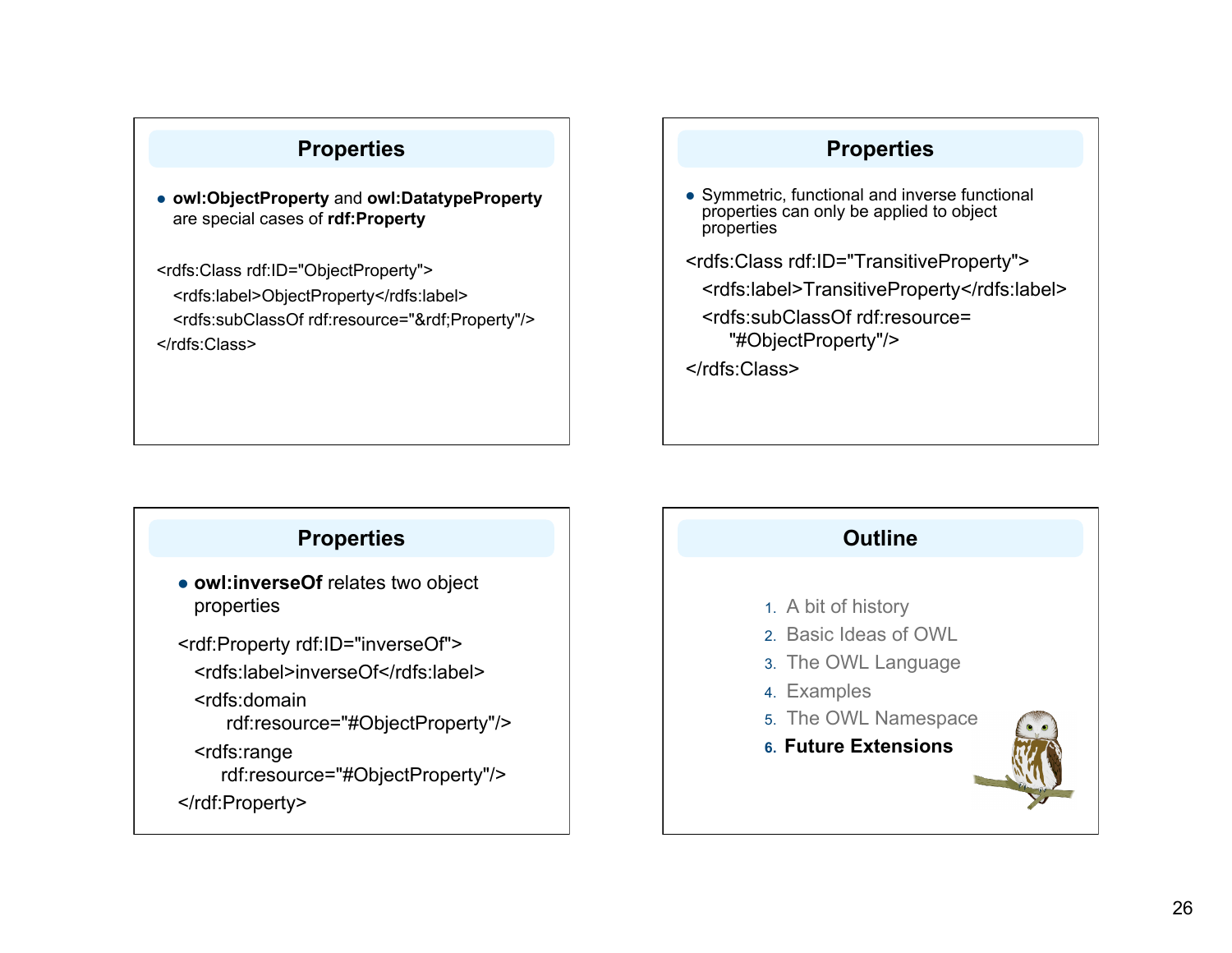### **Future Extensions of OWL**

- Modules and Imports
- Defaults
- Closed World Assumption
- Unique Names Assumption
- Procedural Attachments
- Rules for Property Chaining

# **Defaults**

- Many practical knowledge representation systems allow inherited values to be overridden by more specific classes in the hierarchy – treat inherited values as defaults
- No consensus has been reached on the right formalization for the nonmonotonic behaviour of default values

# **Modules and Imports**

- The importing facility of OWL is very trivial:
	- It only allows importing of an entire ontology, not parts of it
- Modules in programming languages based on **information hiding**: state functionality, hide implementation details
	- Open question how to define appropriate module mechanism for Web ontology languages

### **Closed World Assumption**

- OWL currently adopts the open-world assumption:
	- A statement cannot be assumed true on the basis of a failure to prove it
	- On the huge and only partially knowable WWW, this is a correct assumption
- Closed-world assumption: a statement is true when its negation cannot be proved
	- tied to the notion of defaults, leads to nonmonotonic behaviour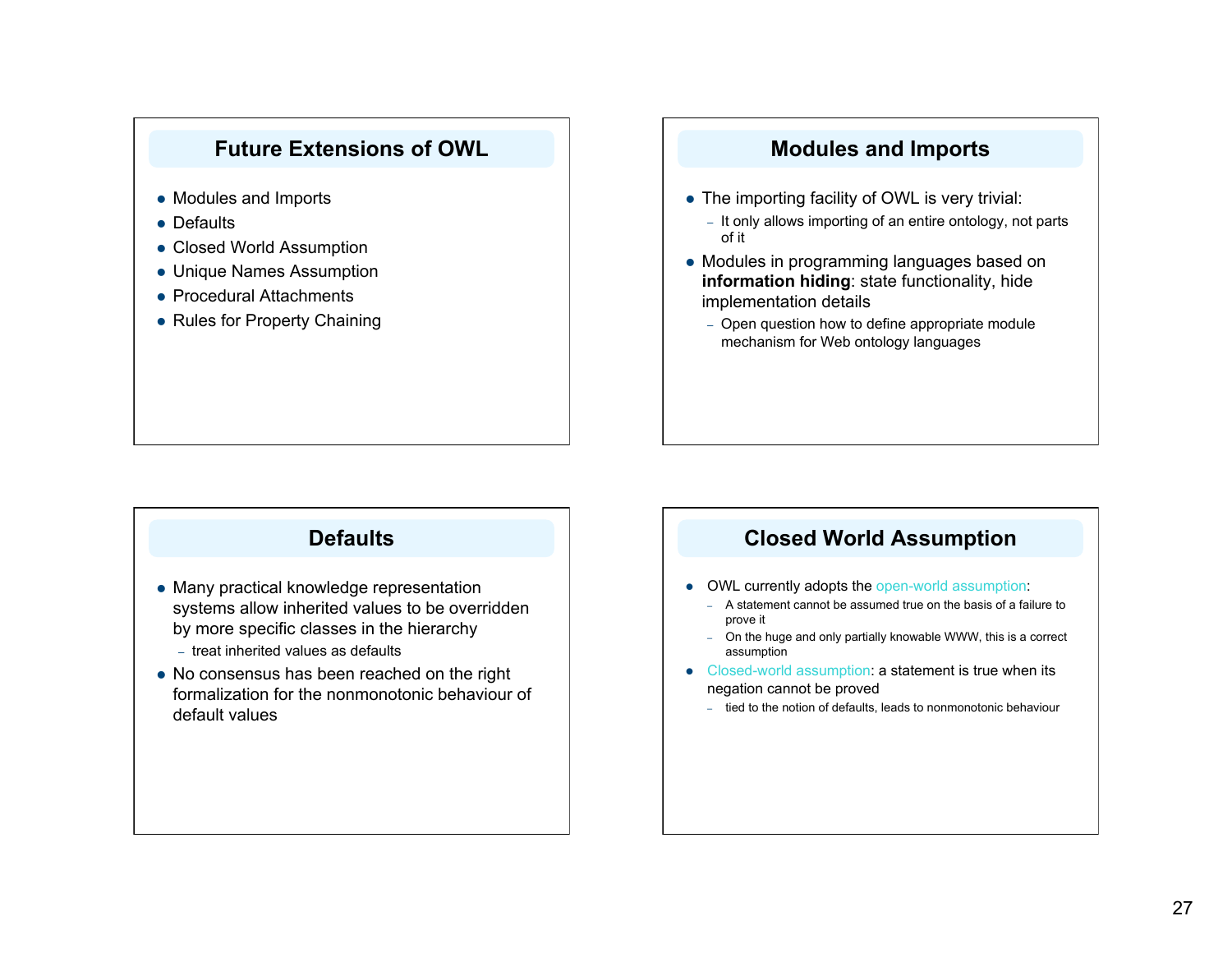### **Unique Names Assumption**

- Typical database applications assume that individuals with different names are indeed different individuals
- OWL follows the usual logical paradigm where this is not the case
	- Plausible on the WWW
- One may want to indicate portions of the ontology for which the assumption does or does not hold

# **Procedural Attachments**

- A common concept in knowledge representation is to define the meaning of a term by attaching a piece of code to be executed for computing the meaning of the term
	- Not through explicit definitions in the language
- Although widely used, this concept does not lend itself very well to integration in a system with a formal semantics, and it has not been included in OWL

# **Rules for Property Chaining**

- OWL does not allow the composition of properties for reasons of decidability
- In many applications this is a useful operation
- One may want to define properties as general rules (Horn or otherwise) over other properties
- Integration of rule-based knowledge representation and DL-style knowledge representation is currently an active area of research

# **OWL 1.1**